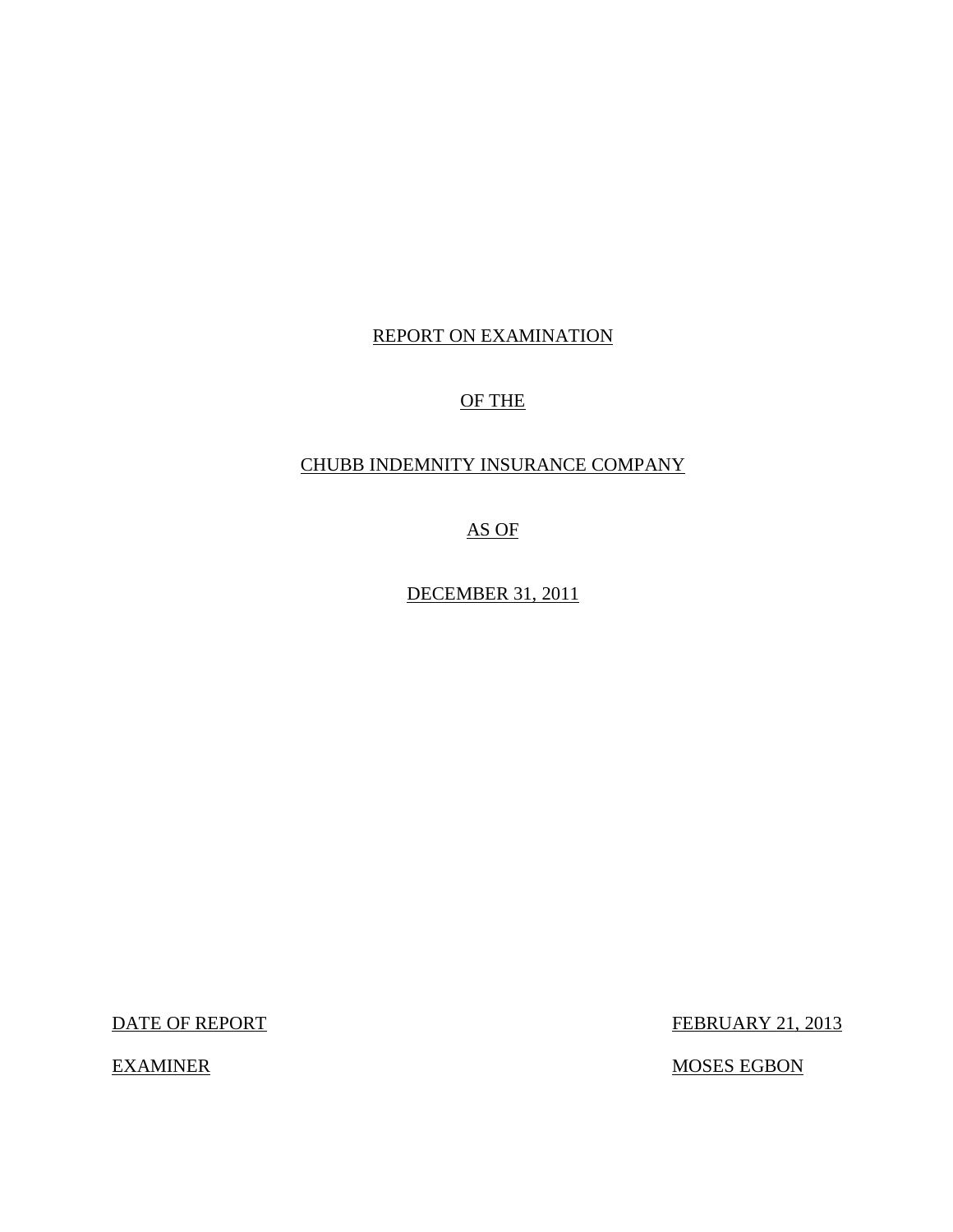## TABLE OF CONTENTS

## ITEM NO. PAGE NO.

| 1  | Scope of examination                        | 2  |
|----|---------------------------------------------|----|
| 2. | Description of Company                      | 3  |
|    | A. Management                               | 4  |
|    | B. Territory and plan of operation          | 6  |
|    | C. Reinsurance                              | 7  |
|    | D. Holding company system                   | 10 |
|    | E. Significant operating ratios             | 13 |
|    | F. Accounts and records                     | 13 |
| 3. | <b>Financial Statements</b>                 | 14 |
|    | A. Balance sheet                            | 15 |
|    | B. Statement of income                      | 16 |
|    | C. Capital and surplus account              | 18 |
| 4. | Losses and loss adjustment expenses         | 18 |
| 5. | Compliance with prior report on examination | 19 |
| 6. | Summary of comments and recommendations     | 19 |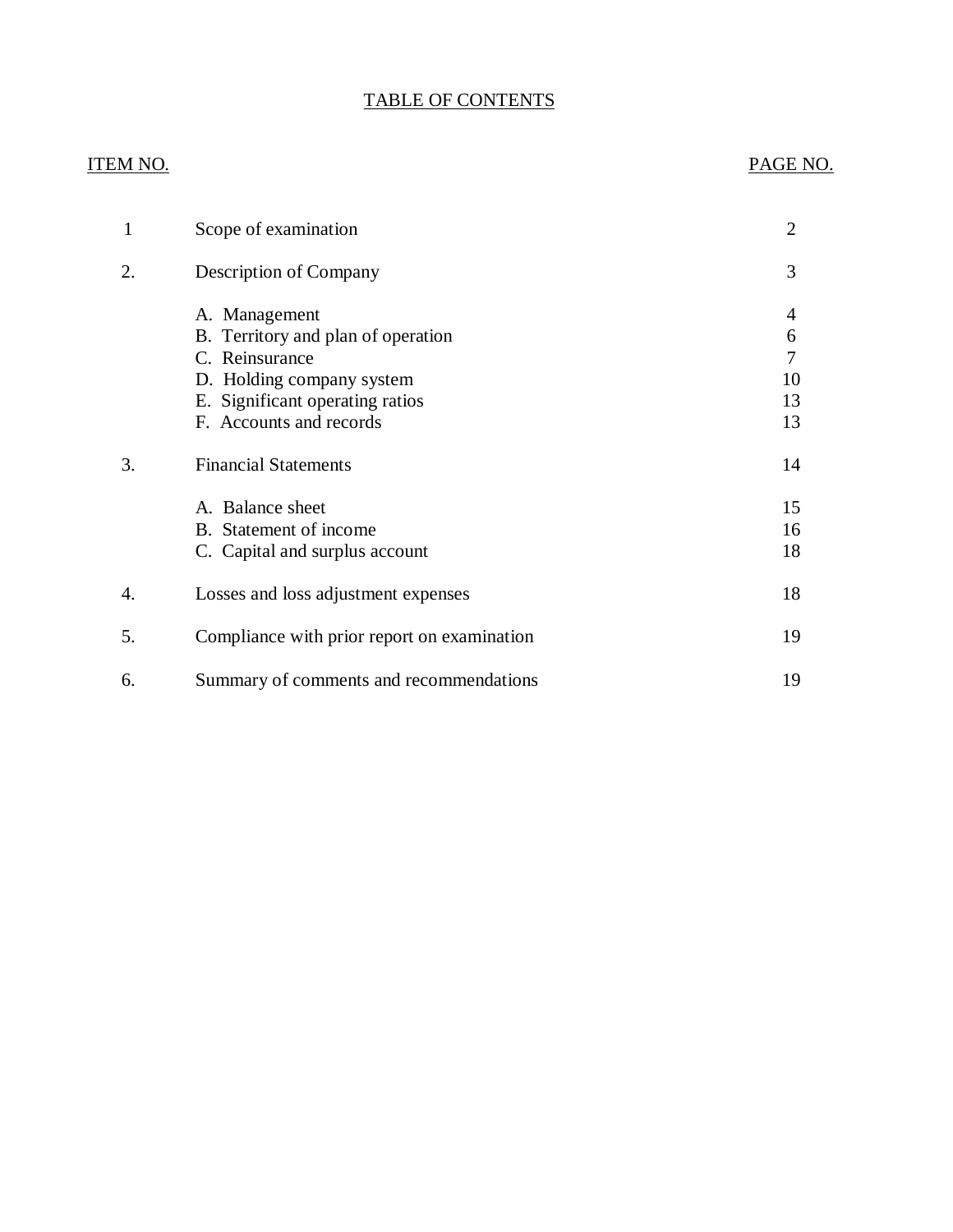

## NEW YORK STATE *DEPARTMENTof*  FINANCIAL SERVICES

Andrew M. Cuomo **Benjamin M. Lawsky** Governor Superintendent Superintendent Superintendent Superintendent Superintendent Superintendent Superintendent

February 21, 2013

Honorable Benjamin M. Lawsky Superintendent of Financial Services Albany, New York 12257

Sir:

Pursuant to the requirements of the New York Insurance Law, and in compliance with the instructions contained in Appointment Number 30836 dated February 21, 2012, attached hereto, I have made an examination into the condition and affairs of Chubb Indemnity Insurance Company as of December 31, 2011, and submit the following report thereon.

Wherever the designation "the Company" appears herein without qualification, it should be understood to indicate Chubb Indemnity Insurance Company.

Wherever the term "Department" appears herein without qualification, it should be understood to mean the New York State Department of Financial Services.

The examination was conducted at the Company's home office located at 15 Mountain View Road, Warren, New Jersey 07059.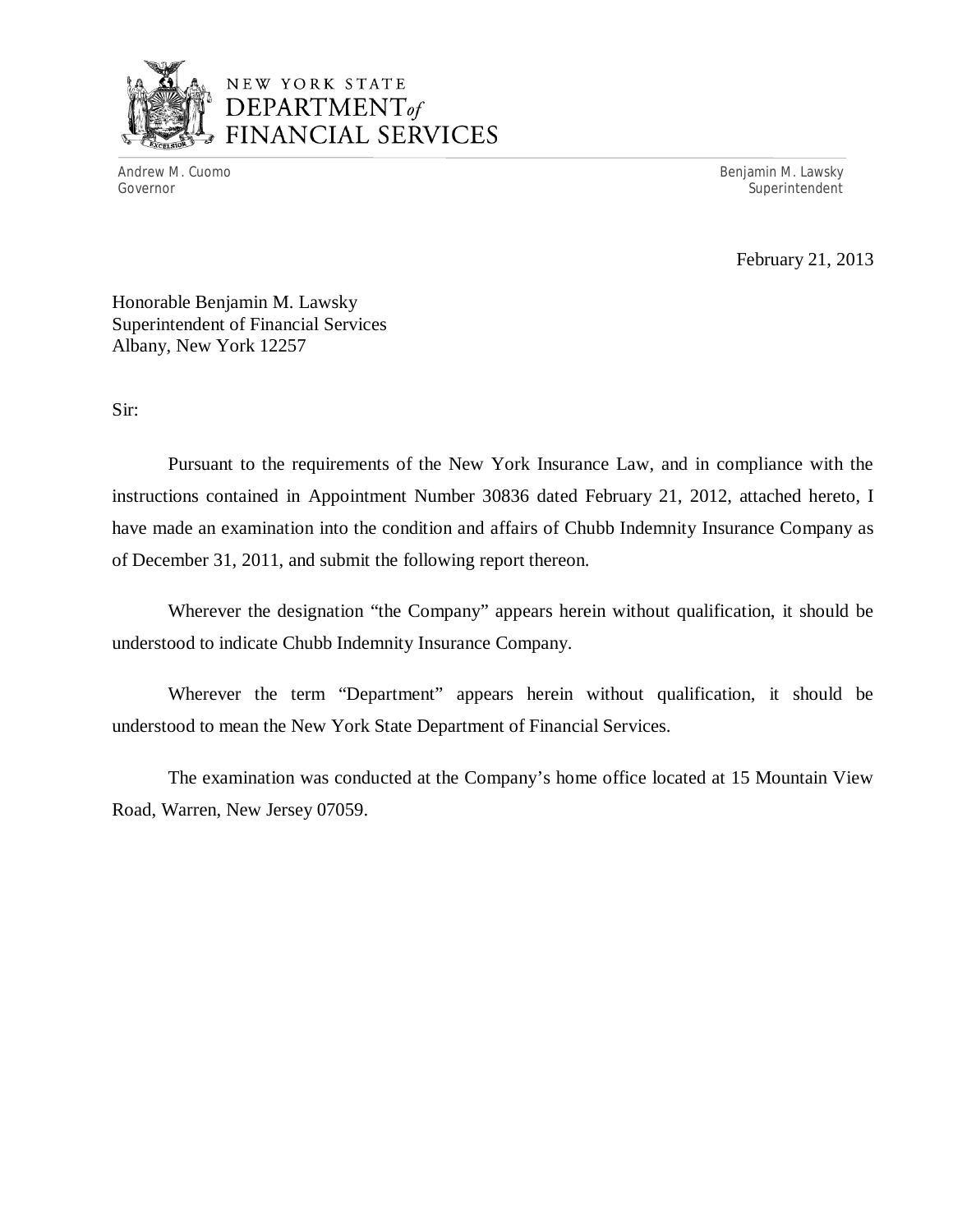#### 1. SCOPE OF EXAMINATION

The Department has performed a coordinated group examination of the Company*,* a multistate insurer. The previous examination was conducted as of December 31, 2006. This examination covered the five-year period from January 1, 2007 through December 31, 2011. Transactions occurring subsequent to this period were reviewed where deemed appropriate by the examiner.

The examination was performed concurrently with the examinations of the following insurers:

| ompany                                                          | <b>State of Domicile</b> |
|-----------------------------------------------------------------|--------------------------|
| Chubb Custom Insurance Company<br>Chubb Insurance of New Jersey | Delaware<br>New Jersey   |
| Chubb Lloyds Insurance Company of Texas                         | Texas                    |
| Chubb National Insurance Company                                | Indiana                  |
| Executive Risk Indemnity Inc.                                   | Delaware                 |
| <b>Executive Risk Specialty Insurance Company</b>               | Connecticut              |
| <b>Federal Insurance Company</b>                                | Indiana                  |
| Great Northern Insurance Company                                | Indiana                  |
| Northwestern Pacific Indemnity Company                          | Oregon                   |
| Pacific Indemnity Company                                       | Wisconsin                |
| <b>Texas Pacific Indemnity Company</b>                          | Texas                    |
| Vigilant Insurance Company                                      | New York                 |

The examination was conducted in conjunction with the State of Indiana, which was the coordinating state of the Chubb Group. Other states participating in this examination were Delaware, New Jersey, Wisconsin and Texas.

This examination was conducted in accordance with the National Association of Insurance Commissioners ("NAIC") Financial Condition Examiners Handbook ("Handbook"), which requires that we plan and perform the examination to evaluate the financial condition and identify prospective risks of the Company by obtaining information about the Company including corporate governance, identifying and assessing inherent risks within the Company and evaluating system controls and procedures used to mitigate those risks. This examination also includes assessing the principles used and significant estimates made by management, as well as evaluating the overall financial statement presentation, management's compliance with Statutory Accounting Principles and annual statement instructions when applicable to domestic state regulations.

All financially significant accounts and activities of the Company were considered in accordance with the risk-focused examination process. This examination also included a review and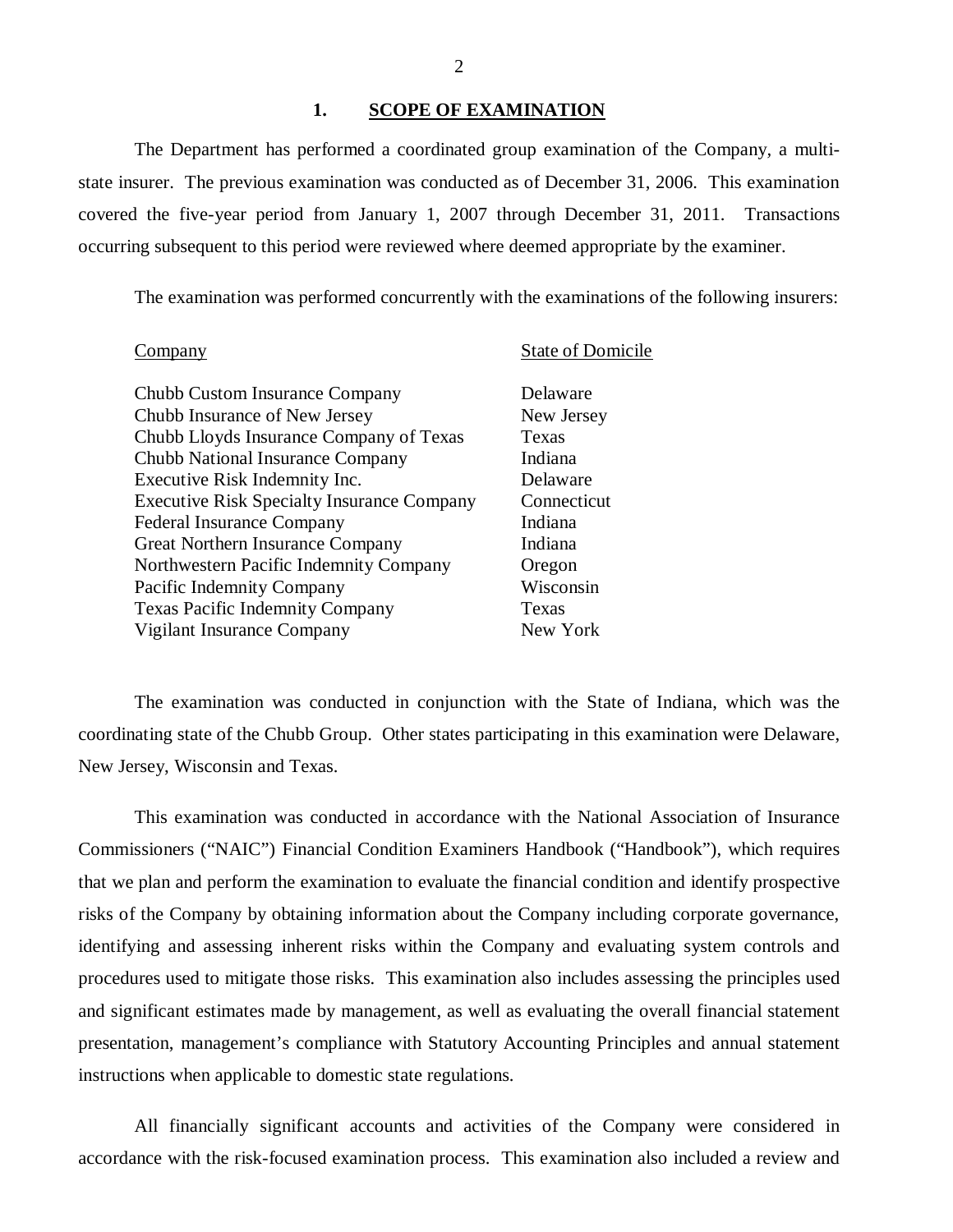<span id="page-4-0"></span>evaluation of the Company's own control environment assessment and an evaluation based upon the Company's Sarbanes Oxley documentation and testing. The examiners also relied upon audit work performed by the Company's independent public accountants when appropriate.

This examination report includes a summary of significant findings for the following items as called for in the Handbook:

> Significant subsequent events Company history Corporate records Management and control Fidelity bonds and other insurance Pensions, stock ownership and insurance plans Territory and plan of operation Growth of Company Loss experience Reinsurance Accounts and records Statutory deposits Financial statements Summary of recommendations

A review was also made to ascertain what action was taken by the Company with regard to comments and recommendations contained in the prior report on examination.

This report on examination is confined to financial statements and comments on those matters that involve departures from laws, regulations or rules, or that are deemed to require explanation or description.

#### **2. DESCRIPTION OF COMPANY**

The Company was incorporated under the laws of the State of New York on November 3, 1922 as the Sun Indemnity Company; it later changed its name to Sun Insurance Company of New York. On February 3, 1994, the Company was sold to Federal Insurance Company ("Federal") and its name was changed to Chubb Indemnity Insurance Company.

The Company is a member of the Chubb Group of Insurance Companies ("Chubb Group"). As of December 31, 2011, the Chubb Group consisted of the following members: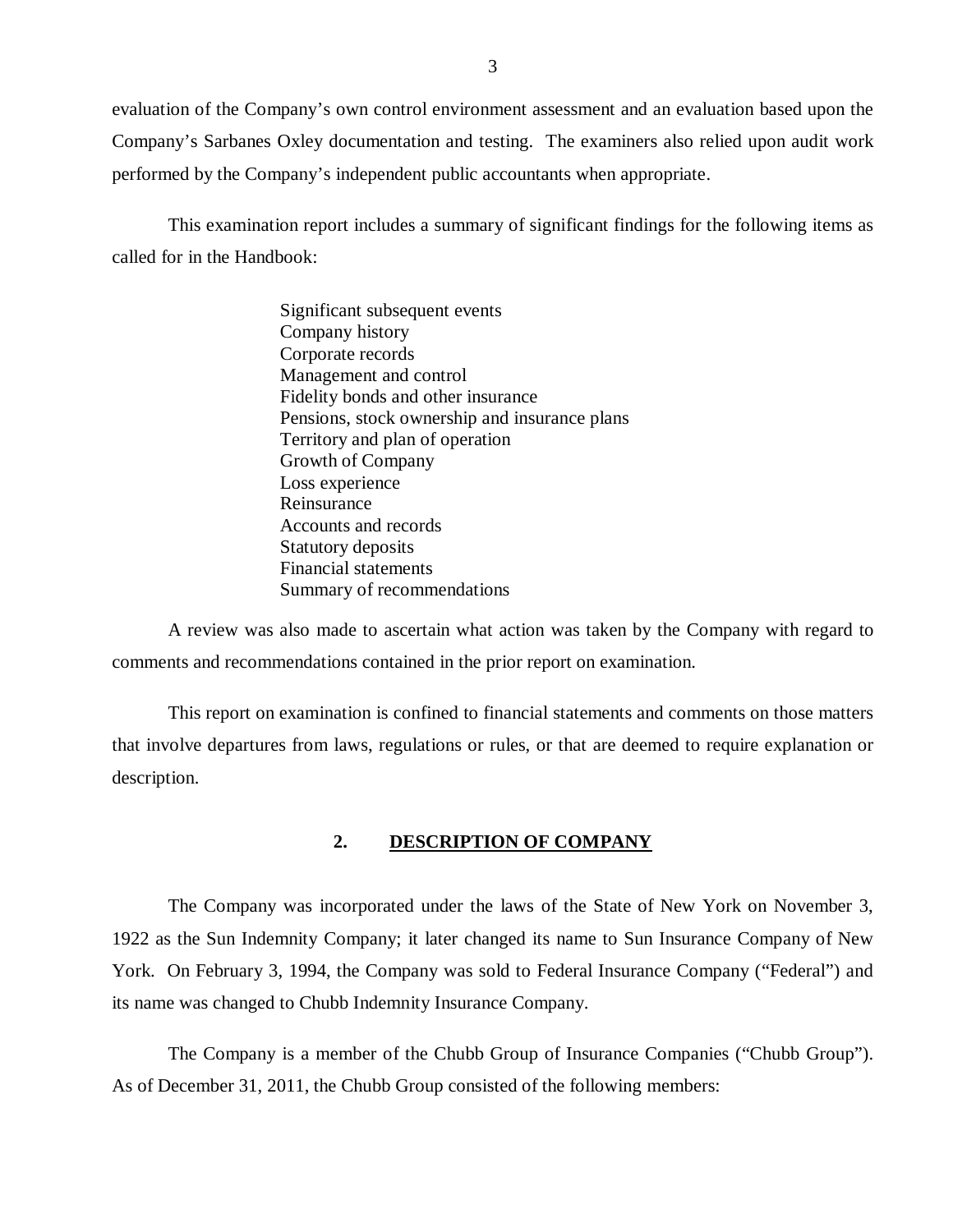<span id="page-5-0"></span>

| ompany                                            | <b>State of Domicile</b> |
|---------------------------------------------------|--------------------------|
| Chubb Custom Insurance Company                    | Delaware                 |
| Chubb Indemnity Insurance Company                 | New York                 |
| Chubb Insurance of New Jersey                     | New Jersey               |
| Chubb Lloyds Insurance Company of Texas           | Texas                    |
| Chubb National Insurance Company                  | Indiana                  |
| Executive Risk Indemnity Inc.                     | Delaware                 |
| <b>Executive Risk Specialty Insurance Company</b> | Connecticut              |
| <b>Federal Insurance Company</b>                  | Indiana                  |
| Great Northern Insurance Company                  | Indiana                  |
| Northwestern Pacific Indemnity Company            | Oregon                   |
| Pacific Indemnity Company                         | Wisconsin                |
| <b>Texas Pacific Indemnity Company</b>            | Texas                    |
| Vigilant Insurance Company                        | New York                 |
|                                                   |                          |

At December 31, 2011, capital paid in is \$3,500,000 consisting of 20,000 shares of \$175 par value per share common stock. Gross paid in and contributed surplus was \$13,032,725. Gross paid in and contributed surplus did not change during the examination period.

## A. Management

Pursuant to the Company's charter and by-laws, management of the Company is vested in a board of directors, consisting of not less than thirteen nor more than twenty-one members. The board is required to meet at least once every quarter during the year. At December 31, 2011, the board of directors was comprised of the following fourteen members:

| Name and Residence          | <b>Principal Business Affiliation</b>                |
|-----------------------------|------------------------------------------------------|
| <b>Joel David Aronchick</b> | Senior Vice President,                               |
| Madison, NJ                 | Chubb & Son, a division of Federal Insurance Company |
| <b>Walter Brain Barnes</b>  | Senior Vice President & Chief Actuary,               |
| Annandale, NJ               | Chubb & Son, a division of Federal Insurance Company |
| Jon Cory Bidwell            | Senior Vice President,                               |
| Pelham, NY                  | Chubb & Son, a division of Federal Insurance Company |
| Mark Steven James           | Senior Vice President,                               |
| Basking Ridge, NJ           | Chubb & Son, a division of Federal Insurance Company |
| John Joseph Kennedy         | Senior Vice President & Chief Accounting Officer,    |
| Towaco, NJ                  | The Chubb Corporation                                |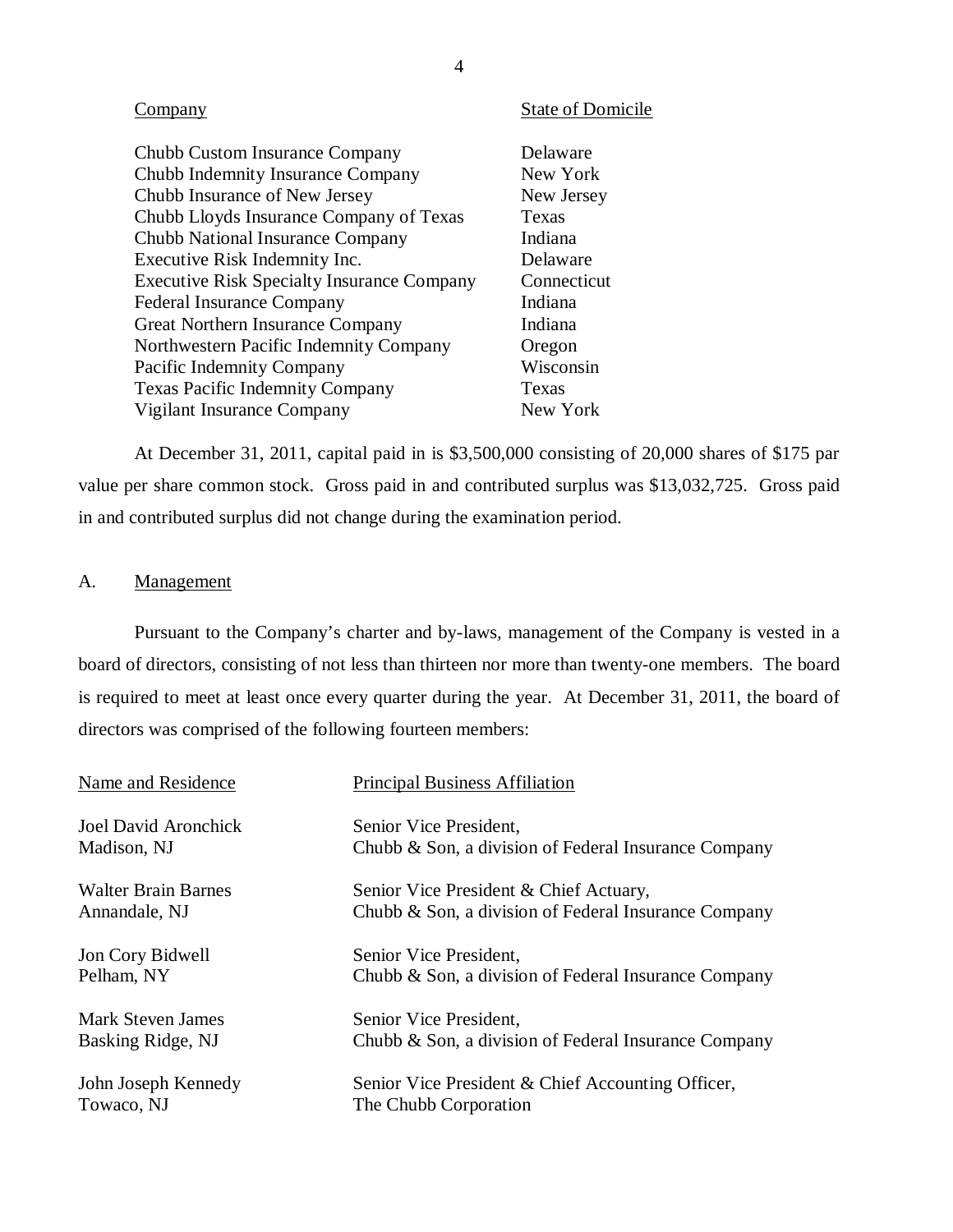| Name and Residence            | <b>Principal Business Affiliation</b>                |
|-------------------------------|------------------------------------------------------|
| Paul Joseph Krump             | <b>Executive Vice President,</b>                     |
| Mendham, NJ                   | The Chubb Corporation                                |
| William Andrew Macan          | Vice President, Corporate Counsel & Secretary,       |
| Yardley, PA                   | The Chubb Corporation                                |
| Harold Lawrence Morrison, Jr. | <b>Executive Vice President,</b>                     |
| Basking Ridge, NJ             | The Chubb Corporation                                |
| Douglas Alan Nordstrom        | Vice President & Treasurer,                          |
| Cranford, NJ                  | The Chubb Corporation                                |
| Dino Ennio Robusto            | <b>Executive Vice President,</b>                     |
| Short Hills, NJ               | The Chubb Corporation                                |
| Gail Wallace Soja             | Senior Vice President,                               |
| Chatham, NJ                   | Chubb & Son, a division of Federal Insurance Company |
| Richard Glenn Spiro           | <b>Executive Vice President,</b>                     |
| White Plains, NY              | The Chubb Corporation                                |
| Peter James Tucker            | Senior Vice President,                               |
| New York, NY                  | Chubb & Son, a division of Federal Insurance Company |
| Jeffrey Allen Updyke          | Senior Vice President,                               |
| Guilford, CT                  | Chubb & Son, a division of Federal Insurance Company |

The board of directors' meetings held during the examination period indicated that the meetings were generally well attended and each board member had an acceptable record of attendance.

As of December 31, 2011, the principal officers of the Company were as follows:

Name

**Title** 

Dino Ennio Robusto Paul Joseph Krump Richard Glenn Spiro Walter Brian Barnes William Andrew Macan Douglas Alan Nordstrom Chairman President Senior Vice President Vice President & Actuary Vice President & Secretary Vice President & Treasurer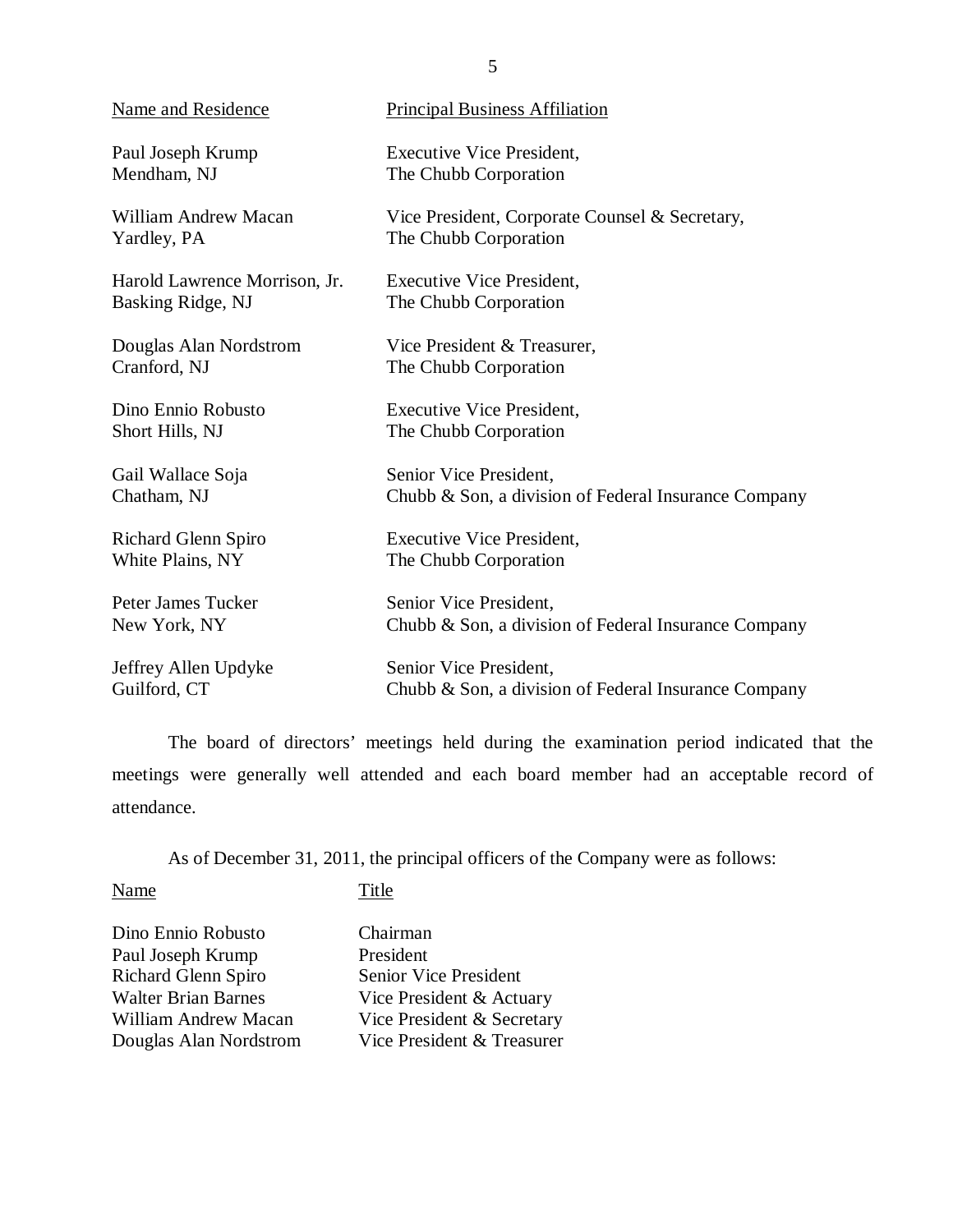#### <span id="page-7-0"></span>B. Territory and Plan of Operation

As of December 31, 2011, the Company was licensed to write business in all fifty states and the District of Columbia. As of the examination date, the Company was authorized to transact the kinds of insurance as defined in the following numbered paragraphs of Section 1113(a) of the New York Insurance Law:

| <u>Paragraph</u> | Line of Business                               |
|------------------|------------------------------------------------|
| 3                | Accident & health                              |
| 4                | Fire                                           |
| 5                | Miscellaneous property                         |
| 6                | Water damage                                   |
| 7                | Burglary and theft                             |
| 8                | <b>Glass</b>                                   |
| 9                | Boiler and machinery                           |
| 10               | Elevator                                       |
| 11               | Animal                                         |
| 12               | Collision                                      |
| 13               | Personal injury liability                      |
| 14               | Property damage liability                      |
| 15               | Workers' compensation and employers' liability |
| 16               | Fidelity and surety                            |
| 17               | Credit                                         |
| 19               | Motor vehicle and aircraft physical damage     |
| 20               | Marine and inland marine                       |
| 21               | Marine protection and indemnity                |
| 26(A)(B)(C)(D)   | Gap                                            |
| 27               | Prize indemnification                          |
| 29               | Legal services                                 |

The Company is also authorized to transact such workers compensation insurance as may be incident to coverage contemplated under paragraphs 20 and 21 of Section 1113(a), including insurance described in the Longshoremen's and Harbor Workers' Compensation Act (Public Law No. 803,  $69<sup>th</sup>$  Congress as amended; 33 USC Section 901 et seq. as amended). The Company also has Article 63 Special Risk authority.

Based on the lines of business for which the Company is licensed and the Company's current capital structure, and pursuant to the requirements of Articles 13, 41, and 63 of the New York Insurance Law, the Company is required to maintain a minimum surplus to policyholders in the amount of \$8,700,000.

The following schedule shows the direct premiums written by the Company both in total and in New York for the period under examination: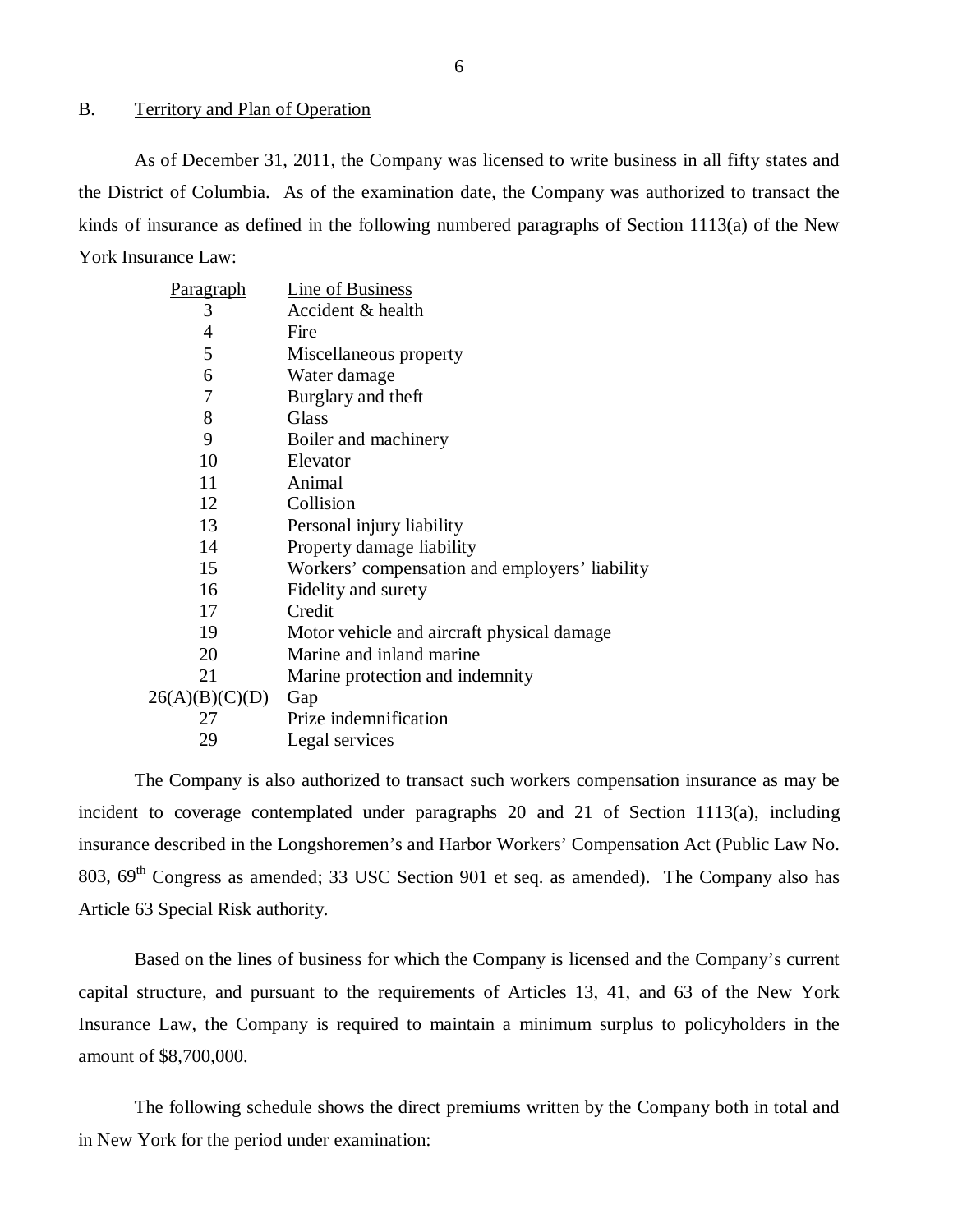#### **DIRECT PREMIUMS WRITTEN**

|               |                |                       | Premiums Written in New York State |
|---------------|----------------|-----------------------|------------------------------------|
|               |                |                       | as a                               |
| Calendar Year | New York State | <b>Total Premiums</b> | Percentage of Total Premium        |
|               |                |                       |                                    |
| 2007          | \$164,150,247  | \$277,922,278         | 59.06%                             |
| 2008          | \$166,700,115  | \$313,499,975         | 53.17%                             |
| 2009          | \$161,571,183  | \$316,982,788         | 50.97%                             |
| 2010          | \$153,569,874  | \$341,194,052         | 45.01%                             |
| 2011          | \$155,820,653  | \$368,341,836         | 42.30%                             |
|               |                |                       |                                    |

The Company, as part of the Chubb Group, is represented by approximately 5,000 independent agents and accepts business on a regular basis from approximately 500 insurance brokers. Business is also produced through participation in a number of underwriting pools and syndicates.

# C. Reinsurance

## The Chubb Reinsurance Pool

The Company and eight other affiliates within the Chubb Group participate in an intercompany pooling arrangement, the Chubb Group Reinsurance Pool ("the Pool"). This arrangement covers substantially all business with the exception of foreign business, the run-off of an old aircraft voluntary pool, and certain asbestos and environmental losses from policies written by Pacific Indemnity Company prior to its acquisition. Federal Insurance Company ("Federal") is the lead company with a 68.5% participation in the Pool.

The following is a list of the companies within the Pool and their respective participation percentage:

| Company                                           | Pool Participation |
|---------------------------------------------------|--------------------|
| <b>Federal Insurance Company</b>                  | 68.5%              |
| Pacific Indemnity Company                         | 17.0%              |
| Executive Risk Indemnity, Inc.                    | 8.0%               |
| Great Northern Insurance Company                  | 4.0%               |
| Vigilant Insurance Company                        | 0.5%               |
| Chubb National Insurance Company                  | 0.5%               |
| Chubb Indemnity Insurance Company                 | 0.5%               |
| Chubb Custom Insurance Company                    | 0.5%               |
| <b>Executive Risk Specialty Insurance Company</b> | 0.5%               |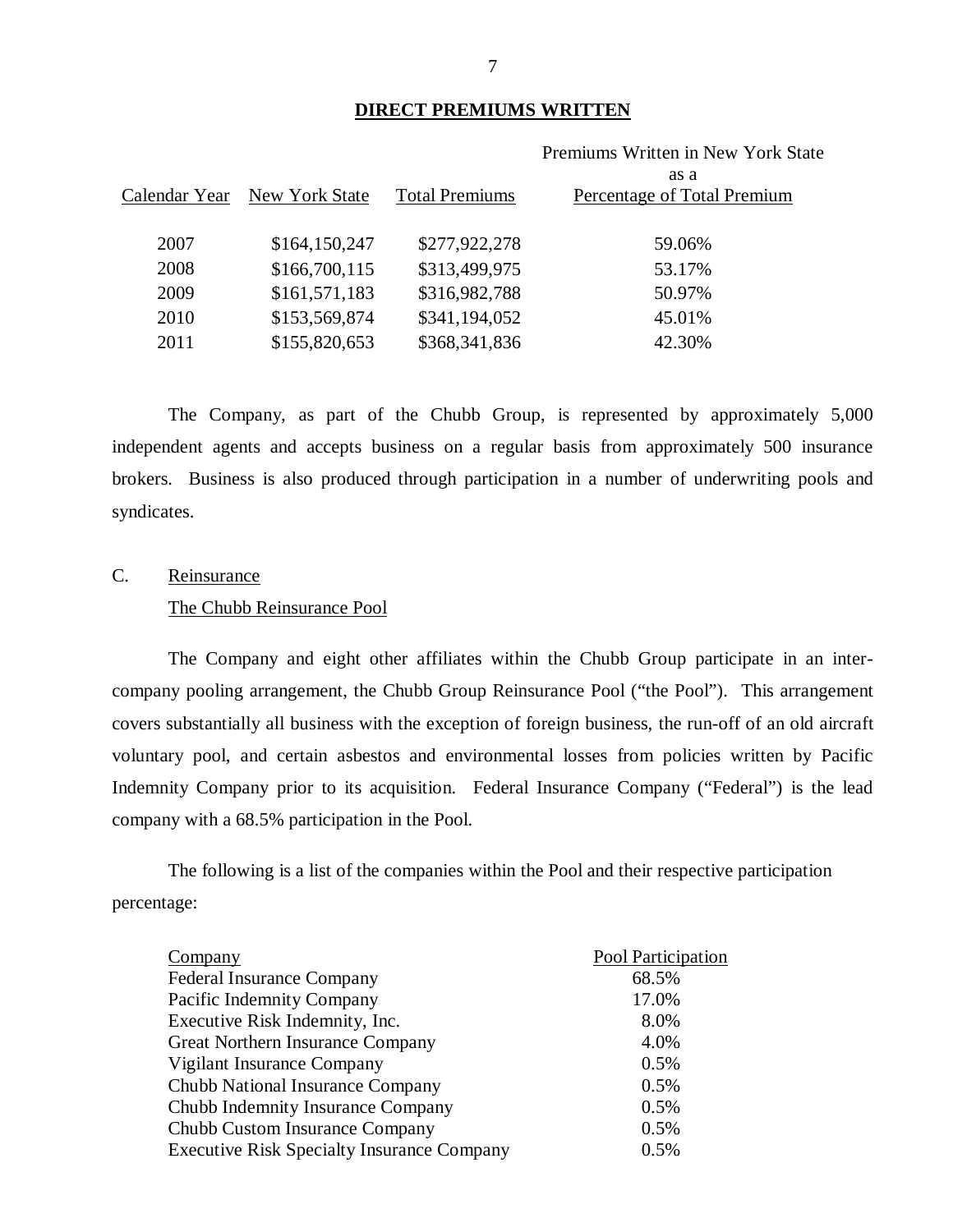The Chubb Group Reinsurance Pool differs from traditional pooling arrangements where participants cede all of their business to a lead reinsurer, who then retrocedes back to each pool participant according to their pool participation percentage. In the Chubb Group Reinsurance Pool, each participating company retains a percentage of its direct business equal to its pool participation percentage and cedes the remainder to the other pool participants. Each participating company also assumes its participation percentage from each of the other pool participants. Although the methodology utilized by the Pool differs from a "traditional" pooling arrangement, the net financial results are identical.

The remaining four Chubb Group members, which are non-participants in the pooling arrangement, cede 100% of their business to one of the other companies within the Chubb Group. This business is then included within the Chubb Pool. Texas Pacific Indemnity Company and Northwestern Pacific Indemnity Company cede 100% of their business to Pacific Indemnity Company, Chubb Insurance Company of New Jersey cedes 100% of its business to Federal Insurance Company and Chubb Lloyd's Insurance Company of Texas cedes 100% of its business to Great Northern Insurance Company.

#### Assumed Reinsurance

Assumed reinsurance accounted for 10.94% of the Company's gross premium written at December 31, 2011. All of the assumed premiums were from the intercompany reinsurance pool.

#### Ceded Reinsurance

The Chubb Group cedes reinsurance on a combined group basis and apportions the cost among each participating pool member in proportion to their designated pool share. The most significant components of the Chubb Group's ceded reinsurance program are directed at per-risk excess of loss and per-event catastrophe reinsurance associated with property risks. Specifics regarding each significant program are as follows:

#### Type of Contract Cession

Property per risk

**Property** 

First layer 85% of \$25,000,000 per risk in excess of \$25,000,000, not to exceed \$200,000,000 in the aggregate during the contract period.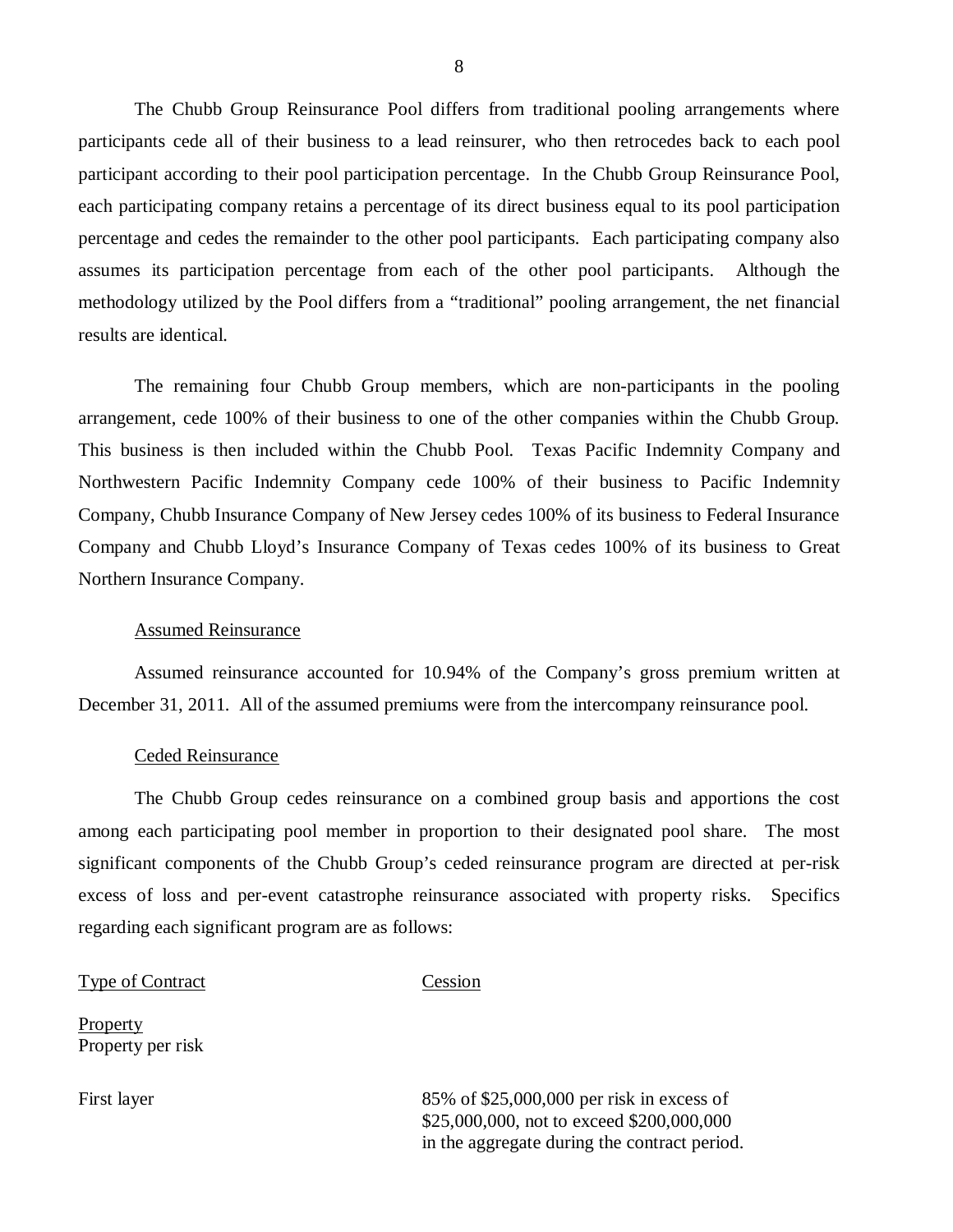| <b>Type of Contract</b>                    | Cession                                                                                                                            |
|--------------------------------------------|------------------------------------------------------------------------------------------------------------------------------------|
| Second layer                               | $$75,000,000$ per risk in excess of<br>\$50,000,000, not to exceed \$300,000,000<br>in the aggregate during the contract period.   |
| Third layer                                | $$125,000,000$ per risk in excess of<br>\$125,000,000, not to exceed \$375,000,000<br>in the aggregate during the contract period, |
| Fourth layer<br>(100% subscribed)          | $$250,000,000$ per risk in excess of<br>\$250,000,000, not to exceed \$500,000,000<br>in the aggregate during the contract period. |
| Fifth layer<br>(100% subscribed)           | $$150,000,000$ per risk in excess of<br>\$500,000,000, not to exceed \$300,000,000<br>in the aggregate during the contract period. |
| <b>North American Property Catastrophe</b> |                                                                                                                                    |
| First layer                                | 60.96% of \$400,000,000 in excess of<br>\$500,000,000 each and every occurrence.                                                   |
| Second layer                               | 61.88% of \$400,000,000 in excess of<br>\$900,000,000 each and every occurrence.                                                   |
| Third layer                                | 70.11% of \$350,000,000 in excess of<br>\$1,300,000,000 each and every occurrence.                                                 |
| Fourth layer<br>(Northeast only)           | 78.82% of \$400,000,000 in excess of<br>\$1,650,000,000 each and every occurrence.                                                 |

The activity reflected in Schedule F relates mainly to the intercompany reinsurance pooling arrangement. Examination review found that the Schedule F data reported by the Company in its filed annual statement accurately reflected its reinsurance transactions. Additionally, management has represented that all material ceded reinsurance agreements transfer both underwriting and timing risk as set forth in SSAP No. 62R. Representations were supported by appropriate risk transfer analyses and an attestation from the Company's President and Chief Financial Officer pursuant to the NAIC Annual Statement Instructions. Additionally, examination review indicated that the Company was not a party to any finite reinsurance agreements. All ceded reinsurance agreements were accounted for utilizing reinsurance accounting as set forth in SSAP No. 62R.

9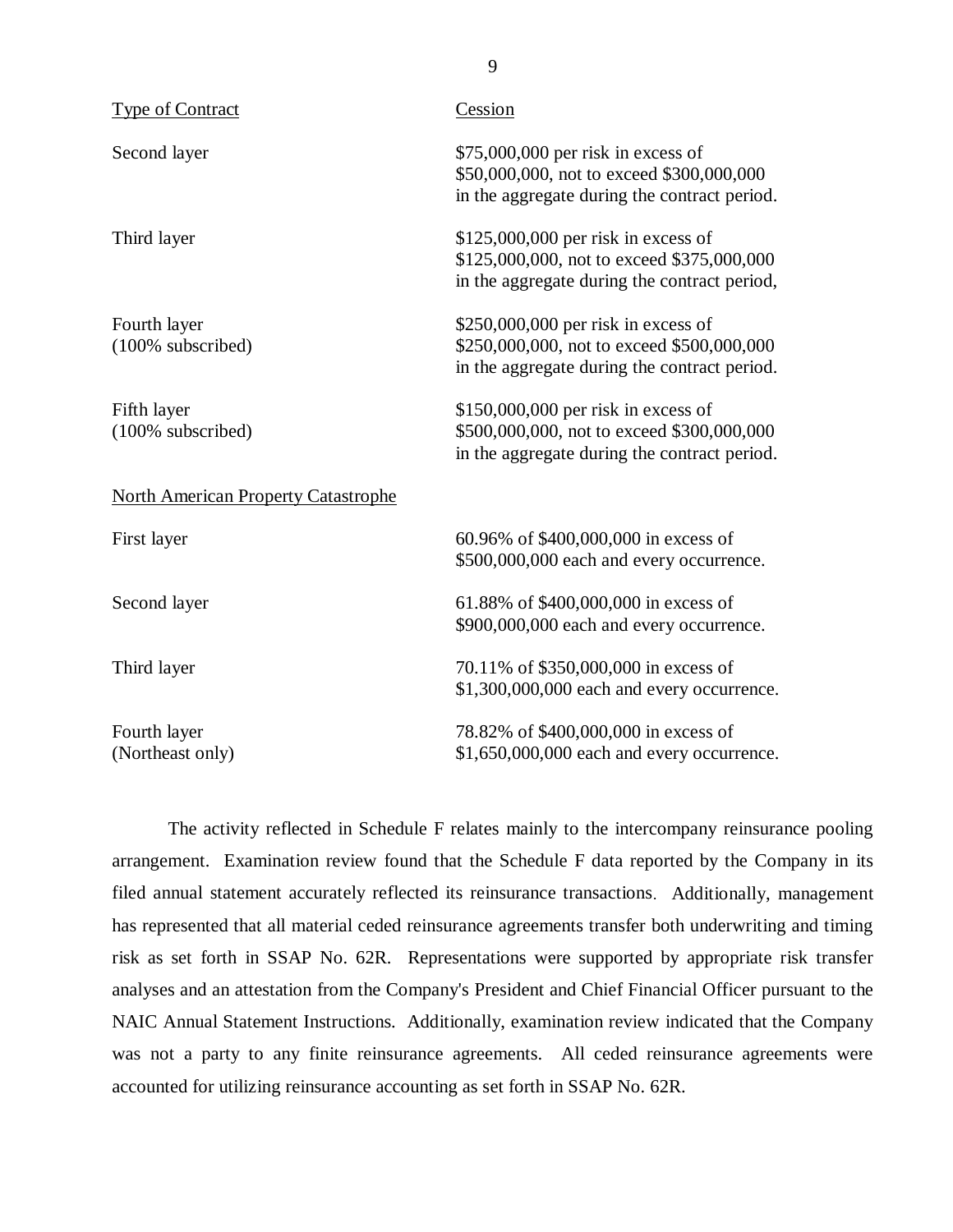<span id="page-11-0"></span>D. Holding Company System

The Company is a wholly-owned subsidiary of Federal Insurance Company, an Indiana domiciled insurer. The Company's ultimate parent is the Chubb Corporation, a New Jersey corporation. A review of the Holding Company Registration Statements filed with this Department indicated that such filings were complete and were filed in a timely manner pursuant to Article 15 of the New York Insurance Law and Department Regulation 52.

The following is a chart of the holding company structure as of December 31, 2011 (ownership is 100%, except as noted):

The Chubb Corporation (New Jersey) Federal Insurance Company (IN) Pacific Indemnity Company (WI) Texas Pacific Indemnity Company (TX) Northwestern Pacific Indemnity Company (OR) Great Northern Insurance Company (IN) Chubb Custom Insurance Company (DE) Chubb Indemnity Insurance Company (NY) Chubb Lloyd's Insurance Company of Texas (A TX Lloyds Company) Chubb Investment Holdings Inc. (NJ) Chubb Insurance Investment Holdings Ltd. (UK) Chubb Europe Services Ltd. (UK) Chubb Insurance Company of Europe SE (UK) (99.99% owned, see Note C) Masterpiece Netherlands B.V. (Netherlands) Chubb Managing Agent Ltd. (UK) Chubb Capital Ltd. (UK) Chubb 1882 (A Lloyds Syndicate) Chubb European Investment Holdings, SLP (A Scottish Limited Partnership) (see Note D) Chubb Europe Finance Ltd. (UK) Chubb Financial Solutions Ltd. (Bermuda) Chubb Insurance Company Ltd. (China) Executive Risk Indemnity Inc. (Delaware) Executive Risk Specialty Insurance Company (CT) Vigilant Insurance Company (NY) Chubb De Colombia Compania De Seguros S.A. (Columbia) (88.31% owned, see Note A) Chubb National Insurance Company (IN) Chubb Insurance Company of New Jersey (NJ) CC Canada Holdings Ltd. (Canada) Chubb Insurance Company of Canada (Canada) Chubb Insurance Company of Australia Ltd. (Australia) Chubb Argentina De Seguros S.A. (Argentina) Chubb De Mexico Compania Afianzadora S.A. D.E. C.V. (Mexico) Chubb De Mexico Compania De Seguros S.A. D.E. C.V. (Mexico) Federal Insurance Company Escritorio De Representacao No Brasil Ltd. (Brazil)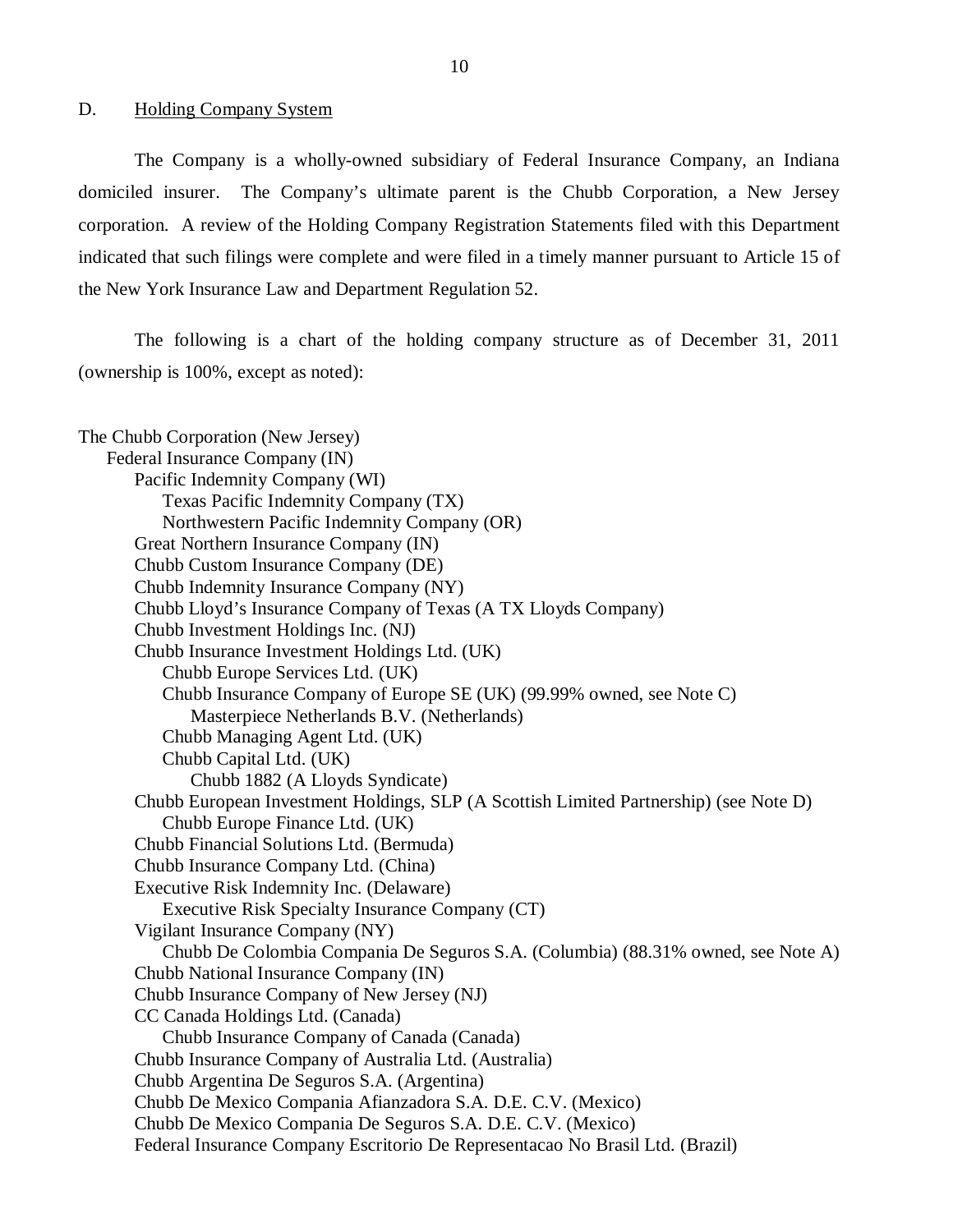Chubb De Chile Compania De Seguros Generales S.A. (Chile) (99.97% owned, see Note E) Chubb Pacific Underwriting Management Services PTE, Ltd. (Singapore) PT Asuransi Chubb Indonesia (Indonesia) Chubb Atlantic Indemnity Ltd. (Bermuda) DHC Corporation (Delaware) Chubb De Brasil Companhia De Seguros (Brazil) Chubb & Son Inc. (NY) Chubb Services Corporation (IL) Chubb Insurance Solutions Agency Inc. (NJ) Chubb Global Financial Services Corporation (Delaware) Bhakdiku Company Ltd. (Thailand) Chubb Insurance Company Ltd. (Thailand) Harbor Island Indemnity Ltd. (Bermuda) Chubb Investment Holdings Ltd. (Hong Kong) MI Insurance Brokers Ltd. (Hong Kong) Bellemead Development Corporation (Delaware) Chubb Custom Market, Inc. (New Jersey) Chubb Executive Risk, Inc. (Delaware) Executive Risk Management Associates (Connecticut) (70% owned, see note B) Executive Risk Capital Trust (Delaware) Sullivan Kelly, Inc. (California) Sullivan Kelly of Arizona Inc. (Arizona) Chubb Re, Inc. (New Jersey) Transit Air Services, Inc. (New Jersey) Chubb Computer Services, Inc. (New Jersey) Chubb Investment Services Ltd. (UK) Chubb Multinational Manager, Inc. (New York) Chubb Financial Solutions, Inc. (Delaware)

#### **NOTES**

(A) Remaining ownership as follows: 6.13% owned by Federal Insurance Company 4.22% owned by The Chubb Corporation 0.92% owned by Pacific Indemnity Company 0.42% owned by Great Northern Insurance Company

- (B) 30% owned by Sullivan Kelly, Inc.
- (C) 0.001% owned by Vigilant Insurance Company.

## (D) Two Partners:

Federal Insurance Company – Founding Partner Vigilant Insurance Company- General Partner

(E) 0.03% owned by The Chubb Corporation

At December 31, 2011, the Company was party to the following agreements with other members of its holding company system: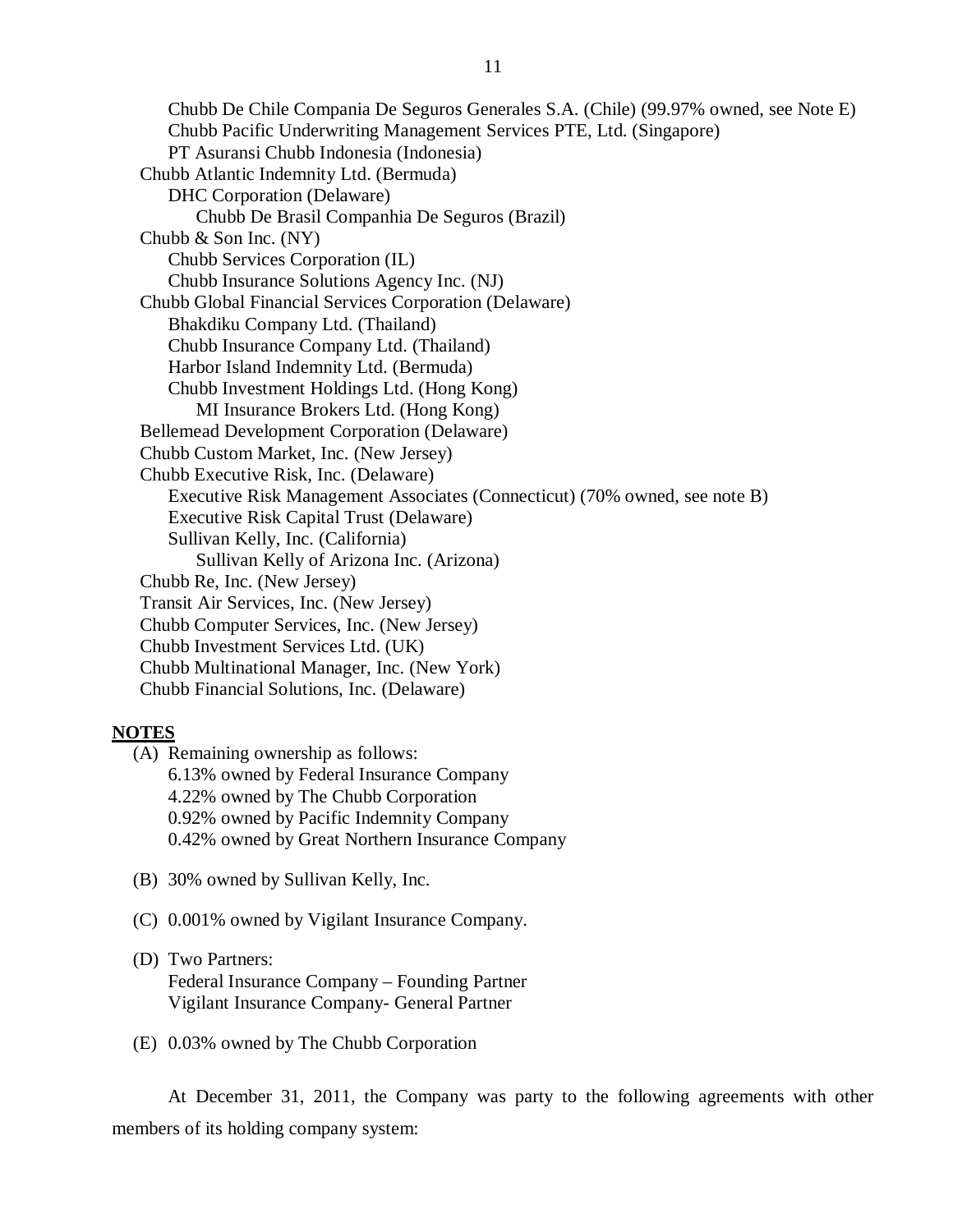#### Management Agreement

Effective January 1, 1998, the Company engaged Federal Insurance Company to act as the manager of the Company's insurance business. The agreement was filed with the Department pursuant to Section 1505 of the New York Insurance Law.

#### Consolidated Federal Income Tax Allocation Agreement

Chubb Corporation, per an agreement dated July 29, 1981, files a consolidated federal income tax return on behalf of the Company and various affiliates. The Company amended and restated the agreement which is to be effective January 1, 2012. The agreement was filed with the Department pursuant to Section 1505 of the New York Insurance Law.

The Company included in its filed federal income tax return for 2011 certain affiliates that were not included in its consolidated federal income tax allocation agreement or the addendums thereto. Circular Letter No. 33 (1979) requires any amendment or termination to such agreement be filed with the superintendent 30 days prior to entering into such termination or amendment. Further, Section 1504(d)(4) provides that any material transaction "between a domestic controlled insurer and any person in its holding company system may not be entered into unless the insurer has notified the superintendent in writing of its intention to enter into any such transaction at least thirty days prior thereto, or such shorter period as he may permit, and he has not disapproved it within such period."

It is again recommended that the Company amend its consolidated federal income tax allocation agreement to include all participating parties pursuant to the provisions of Section 1505(d)(4) of the New York Insurance Law.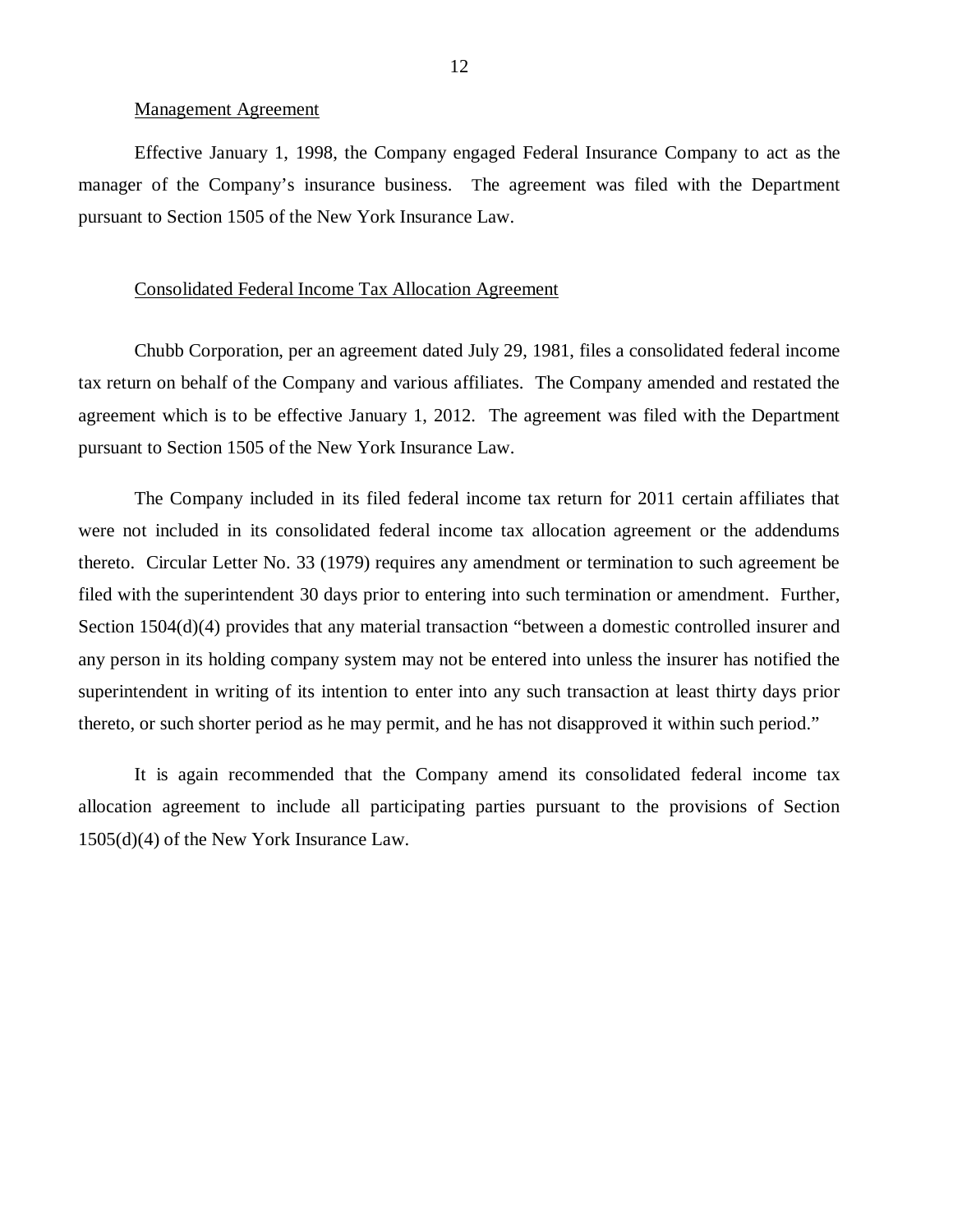#### E. Significant Operating Ratios

The following ratios have been computed as of December 31, 2011, based upon the results of this examination:

| Net premiums written to surplus as regards policyholders                                  | 40% |
|-------------------------------------------------------------------------------------------|-----|
| Liabilities to liquid assets (cash and invested assets less investments in<br>affiliates) | 67% |
| Premiums in course of collection to surplus as regards policyholders                      | 29% |

All of the above ratios fall within the benchmark ranges set forth in the Insurance Regulatory Information System of the National Association of Insurance Commissioners.

The underwriting ratios presented below are on an earned/incurred basis and encompass the five-year period covered by this examination:

|                                              | Amounts       | Ratios  |
|----------------------------------------------|---------------|---------|
| Losses and loss adjustment expenses incurred | \$130,484,710 | 60.09%  |
| Other underwriting expenses incurred         | 62,369,911    | 28.72   |
| Net underwriting gain                        | 24,309,267    | 11.19   |
| Premiums earned                              | \$217,163,888 | 100.00% |

#### F. Accounts and Records

#### CPA Contract

The contract dated February 20, 2012 between the Company and its independent certified public accountant did not include the following required provision of Section 89.8(a) of Department Regulation 118:

"Every company required to furnish an annual audited financial report shall require the CPA to report, in writing, to the superintendent, the board of directors and the company's audit committee within five business days of any determination by the CPA that the company has materially misstated its financial condition as reported to the superintendent as of the balance sheet date currently under audit or that the company does not meet the minimum capital or surplus requirement of the insurance law as of that date, including, for applicable MCOs, the contingent reserve requirement of 10 NYCRR 98-1.11(e)."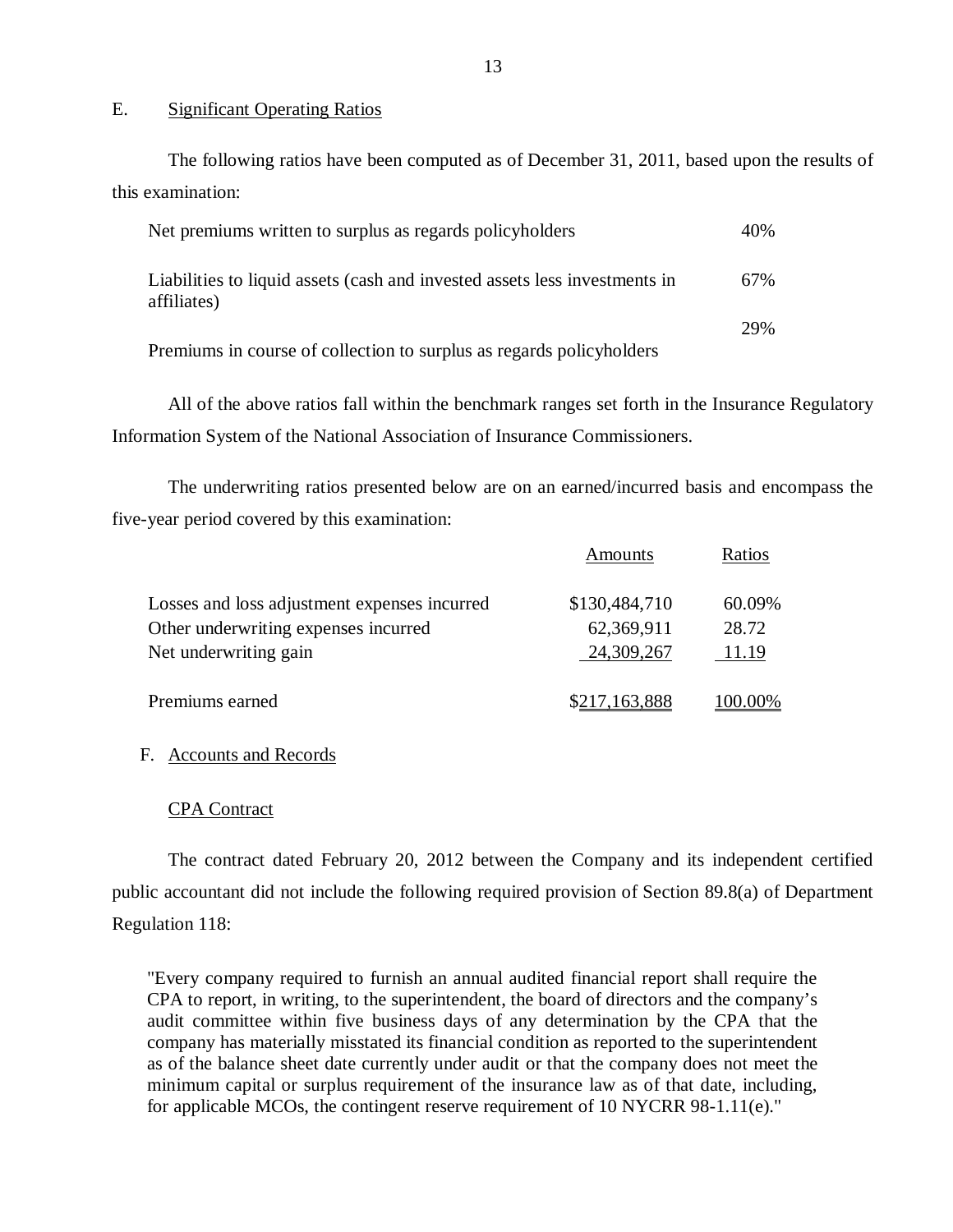<span id="page-15-0"></span>It is recommended that the Company ensure that its contract with its CPA complies with Section 89.8(a) of Department Regulation 118.

#### Conflict of Interest Statements

A review of the conflict of interest questionnaires provided by the Company indicated that the questionnaires for some of the Company's directors were missing, some of the questionnaires were not signed, and some did not complete part 2 of the questionnaire (political contributions and activities).

It is recommended that the Company require all of its officers, directors and key employees to complete a conflict of interest questionnaire on an annual basis and ensure that all questionnaires are completed accurately and signed. Additionally, it is recommended that the Company ensure that all completed questionnaires are maintained and available for inspection.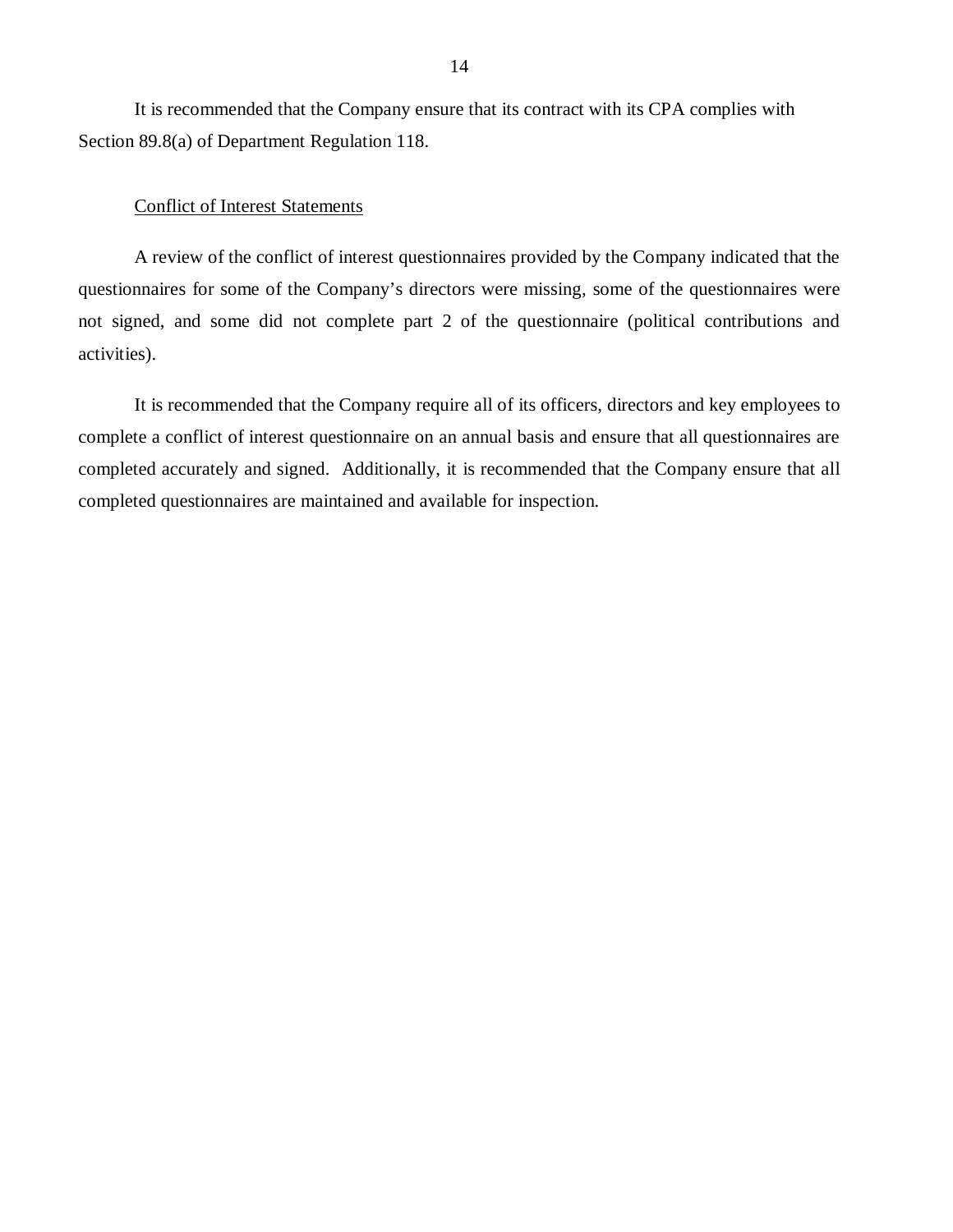## **3. FINANCIAL STATEMENTS**

## A. Balance Sheet

The following shows the assets, liabilities and surplus as regards policyholders as of December 31, 2011 as determined by this examination and as reported by the Company:

| Assets                                            | Assets        | <b>Assets Not</b><br>Admitted | Net Admitted<br>Assets |
|---------------------------------------------------|---------------|-------------------------------|------------------------|
| <b>Bonds</b>                                      | \$204,504,463 | \$<br>$\overline{0}$          | \$204,504,463          |
| Cash, cash equivalents and short-term investments | 4,724,553     |                               | 4,724,553              |
| Investment income due and accrued                 | 2,216,936     |                               | 2,216,936              |
| Uncollected premiums and agents' balances in the  |               |                               |                        |
| course of collection                              | 33,680,682    | 1,863,916                     | 31,816,766             |
| Deferred premiums, agents' balances and           |               |                               |                        |
| installments booked but deferred and not yet due  | 62,768,374    | 632,756                       | 62,135,618             |
| Amounts recoverable from reinsurers               | 449,082       |                               | 449,082                |
| Net deferred tax asset                            | 6,283,665     | 2,268,069                     | 4,015,596              |
| Equities and deposits in pools and associations   | 821,589       |                               | 821,589                |
| State surcharges receivable                       | 109,820       |                               | 109,820                |
| Amounts receivable under high deductible policies | 240,278       | 3,264                         | 237,014                |
| Total assets                                      | \$315,799,442 | \$4,768,005                   | \$311,031,437          |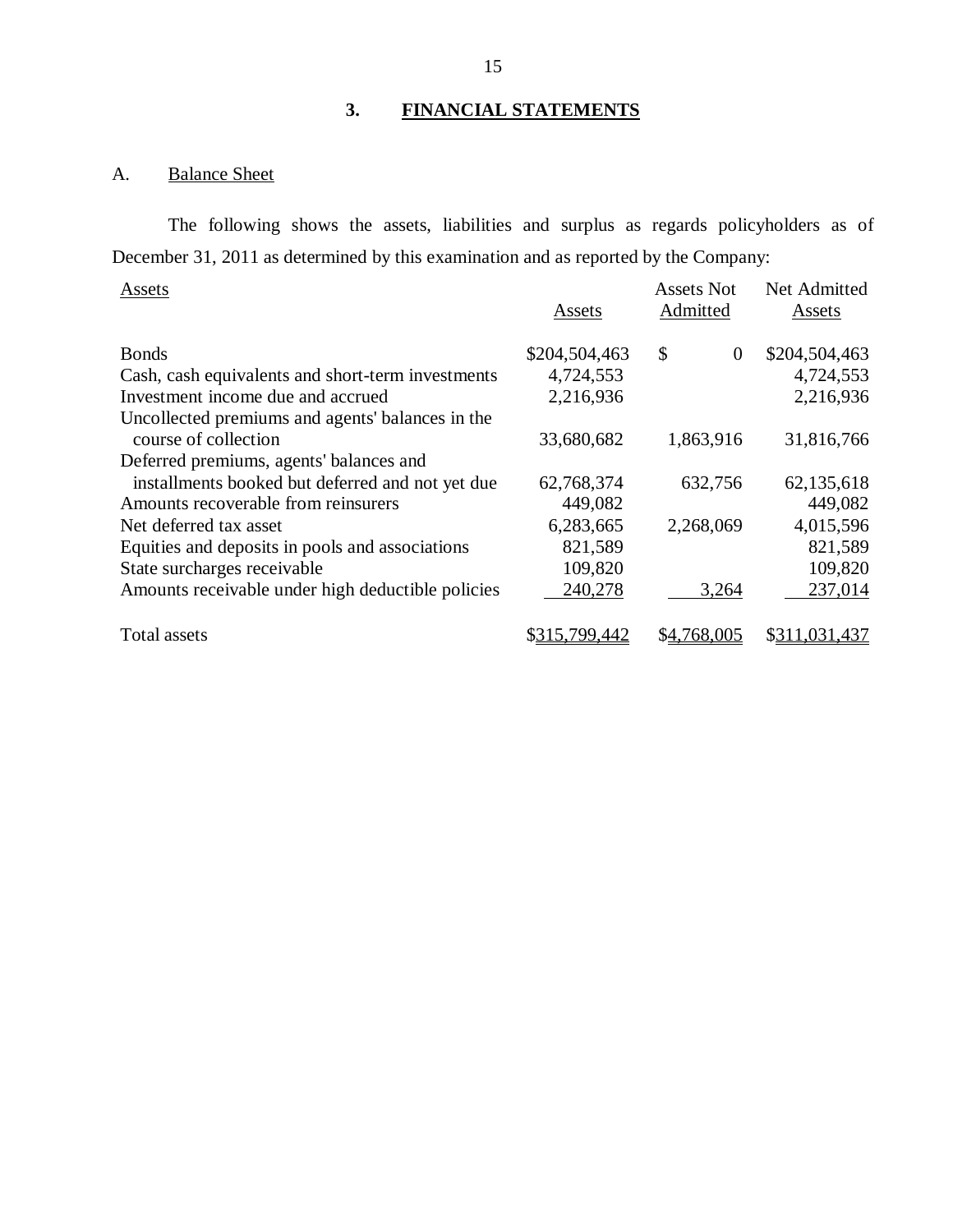## <span id="page-17-0"></span>Liabilities, Surplus and Other Funds

## **Liabilities**

| Losses and loss adjustment expenses                            | \$81,840,250  |
|----------------------------------------------------------------|---------------|
| Commissions payable, contingent commissions and other similar  |               |
| charges                                                        | 687,825       |
| Other expenses (excluding taxes, licenses and fees)            | 1,243,504     |
| Taxes, licenses and fees (excluding federal and foreign income |               |
| taxes)                                                         | 243,700       |
| Current federal and foreign income taxes                       | 407,887       |
| Unearned premiums                                              | 22,792,785    |
| Policyholders (dividends declared and unpaid)                  | 372,502       |
| Ceded reinsurance premiums payable (net of ceding commissions) | 47,920,360    |
| Funds held by company under reinsurance treaties               | 154,460       |
| Amounts withheld or retained by company for account of others  | 1,700,410     |
| Provision for reinsurance                                      | 408,595       |
| Payable to parent, subsidiaries and affiliates                 | 45,371,894    |
| Minnesota workers' compensation premium assessment             | 29,177        |
| <b>Total liabilities</b>                                       | \$203,173,349 |
| <b>Surplus and Other Funds</b>                                 |               |

| Additional admitted deferred income tax asset under SSAP No.10R | 584.502    |               |
|-----------------------------------------------------------------|------------|---------------|
| Common capital stock                                            | 3,500,000  |               |
| Gross paid in and contributed surplus                           | 13,032,725 |               |
| Unassigned funds (surplus)                                      | 90,740,861 |               |
|                                                                 |            |               |
| Surplus as regards policyholders                                |            | 107,858,088   |
|                                                                 |            |               |
| Total liabilities, surplus and other funds                      |            | \$311,031,437 |

Note: Audits covering tax years 2007 through 2009 are currently under examination. The Internal Revenue Service has not yet begun to audit tax returns covering tax years 2010 through 2011. The examiner is unaware of any potential exposure of the Company to any tax assessment and no liability has been established herein relative to such contingency.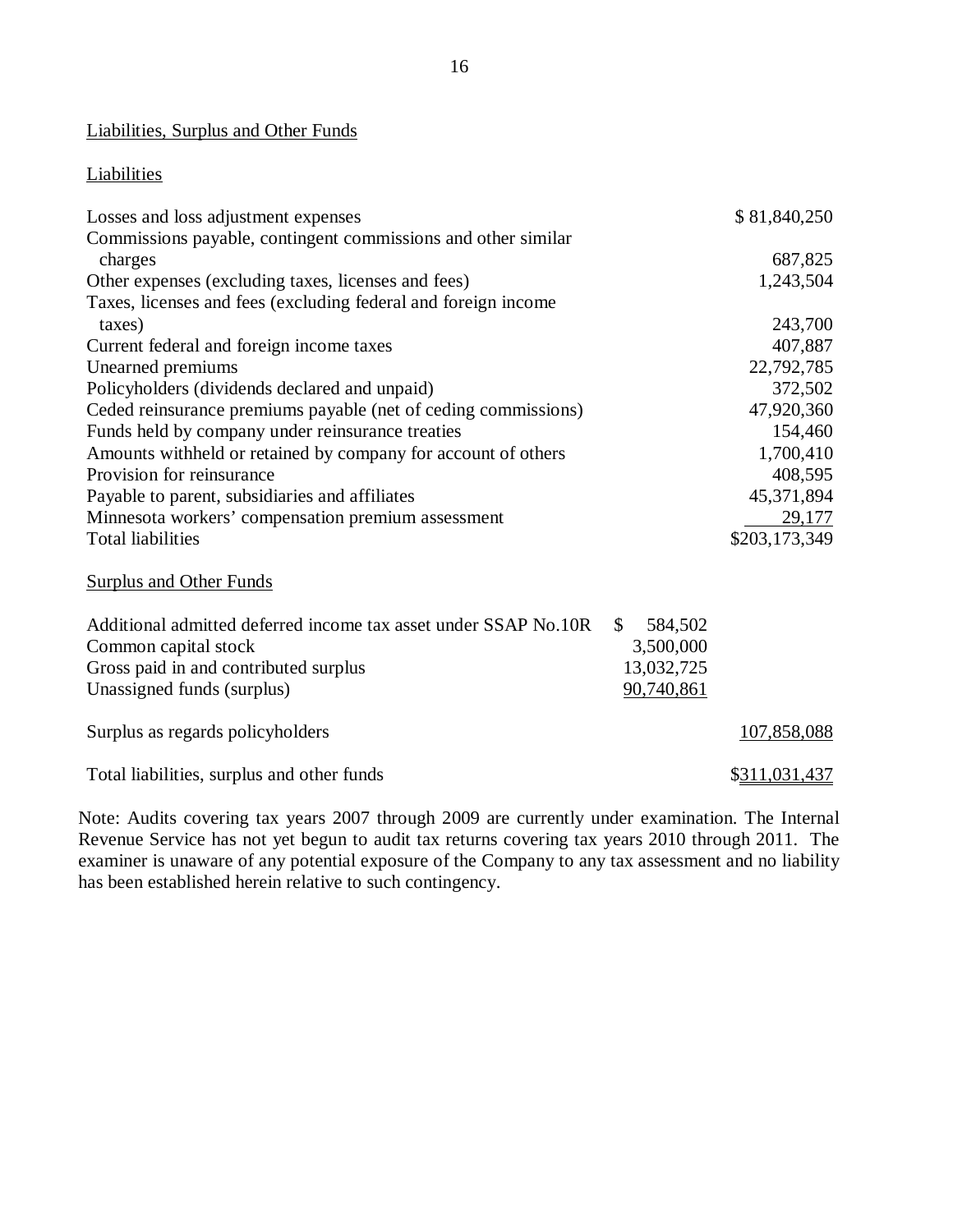## B. Statement of Income

Underwriting Income

Surplus as regards policyholders increased \$53,932,077 during the 5-year examination period January 1, 2007 through December 31, 2011, detailed as follows:

| Premiums earned                                                                                                                                        |                                      | \$217,163,888      |
|--------------------------------------------------------------------------------------------------------------------------------------------------------|--------------------------------------|--------------------|
| Deductions:<br>Losses and loss adjustment expenses incurred<br>Other underwriting expenses incurred<br>Aggregate write-ins for underwriting deductions | \$130,484,710<br>62,360,557<br>9,354 |                    |
| Total underwriting deductions                                                                                                                          |                                      | <u>192,854,621</u> |
| Net underwriting gain or (loss)                                                                                                                        |                                      | \$24,309,267       |
| <b>Investment Income</b>                                                                                                                               |                                      |                    |
| Net investment income earned<br>Net realized capital gain                                                                                              | \$44,601,533<br>396,583              |                    |
| Net investment gain or (loss)                                                                                                                          |                                      | 44,998,116         |
| Other Income                                                                                                                                           |                                      |                    |
| Net gain or (loss) from agents' or premium balances charged off<br>Aggregate write-ins for miscellaneous income                                        | (181, 715)<br>\$<br>81,117           |                    |
| Total other income                                                                                                                                     |                                      | (100, 598)         |
| Net income before dividends to policyholders and before<br>federal and foreign income taxes                                                            |                                      | \$69,206,785       |
| Dividends to policyholders                                                                                                                             |                                      | 729,711            |
| Net income after dividends to policyholders but before federal<br>and foreign income taxes                                                             |                                      | \$68,477,074       |
| Federal and foreign income taxes incurred                                                                                                              |                                      | 15,697,956         |
| Net income                                                                                                                                             |                                      | \$ 52,779,118      |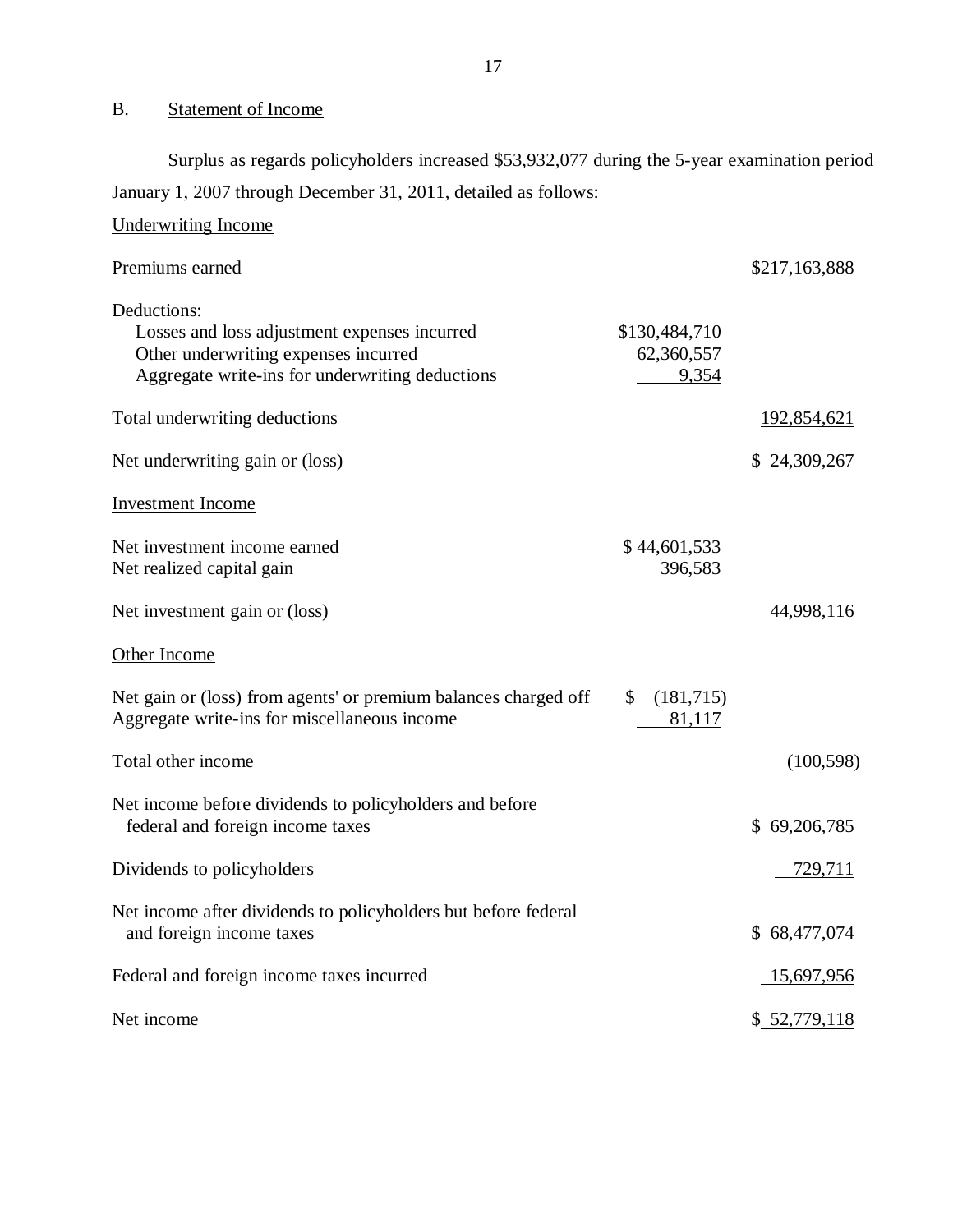#### <span id="page-19-0"></span>C. Capital and Surplus Account

| Surplus as regards policyholders per report on |
|------------------------------------------------|
| examination as of December 31, 2006            |

#### $$ 53,926,011$

|                                                | Gains in<br><b>Surplus</b> | Losses in<br><b>Surplus</b> |               |
|------------------------------------------------|----------------------------|-----------------------------|---------------|
| Net income                                     | \$52,779,118               | \$                          |               |
| Net unrealized capital gains or (losses)       | 2,724                      |                             |               |
| Change in net deferred income tax              |                            | 248,965                     |               |
| Change in non-admitted assets                  | 65,154                     |                             |               |
| Change in provision for reinsurance            | 749,544                    |                             |               |
| Additional admitted deferred income tax under  |                            |                             |               |
| SSAP No. 10R                                   | 584,502                    |                             |               |
| Total gains or losses in surplus               | \$54,181,042               | \$248,965                   |               |
| Net increase (decrease) in surplus             |                            |                             | 53,932,077    |
| Surplus as regards policyholders per report on |                            |                             |               |
| examination as of December 31, 2011            |                            |                             | \$107,858,088 |

## **4. LOSSES AND LOSS ADJUSTMENT EXPENSES**

The examination liability for the captioned items of \$81,840,250 is the same as reported by the Company as of December 31, 2011. The examination analysis was conducted in accordance with generally accepted actuarial principles and practices and was based on statistical information contained in the Company's internal records and in its filed annual statements.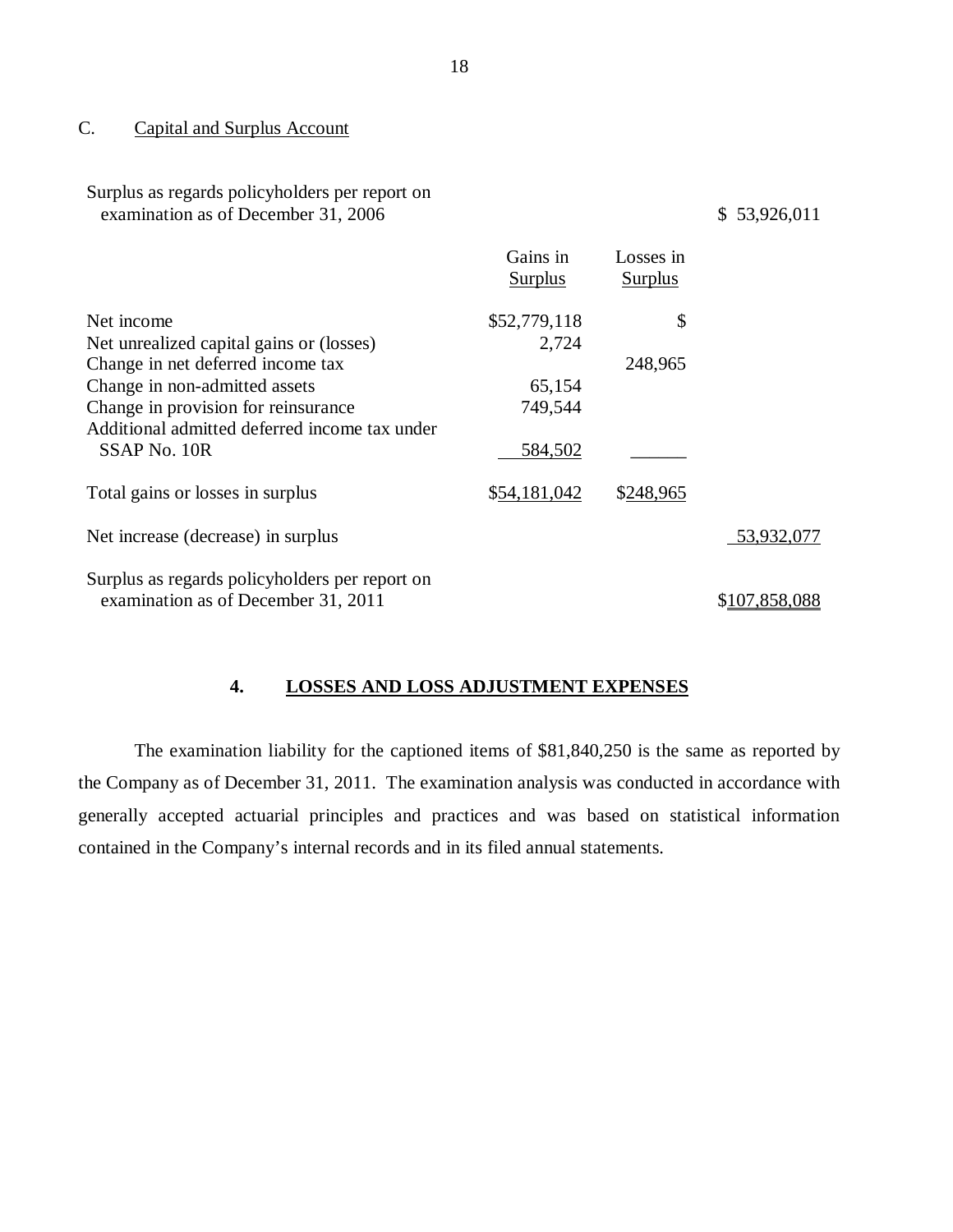## **5. COMPLIANCE WITH PRIOR REPORT ON EXAMINATION**

<span id="page-20-0"></span>The prior report on examination contained two recommendations as follows (page numbers refer to the prior report):

## ITEM PAGE NO.

## A. Consolidated Federal Tax Allocation Agreement

It was recommended that the Company amend its consolidated federal 13 tax allocation agreement to include all participating parties pursuant to the provisions of Section 1505(d)(4) of the New York Insurance Law.

The Company has not complied with this recommendation. A similar recommendation is repeated in this report.

## B. CPA Contract

It was recommended that the Company comply with Department 14 Regulation 118 by entering into contracts with its independent Certified Public Accountant that contain the requisite provisions.

The Company has not complied with this recommendation. A similar recommendation is repeated in this report.

## **6. SUMMARY OF COMMENTS AND RECOMMENDATIONS**

#### ITEM PAGE NO.

## A. Consolidated Federal Tax Allocation Agreement

It is again recommended that the Company amends its consolidated 12 federal income tax allocation agreement to include all participating parties pursuant to the provisions of Section 1505(d)(2) of the New York Insurance Law.

## B. Certified Public Account (CPA) Contract

It is recommended that the Company ensure that its contract with its 14 CPA complies with Section 89.8(a) of Department Regulation 118.

## C. Conflict of Interest Statements

It is recommended that the Company require all of its officers, directors 14 and key employees to complete a conflict of interest questionnaire on an annual basis and ensure that all questionnaires are completed accurately and signed. Additionally, it is recommended that the Company ensure that all completed questionnaires are maintained and available for inspection.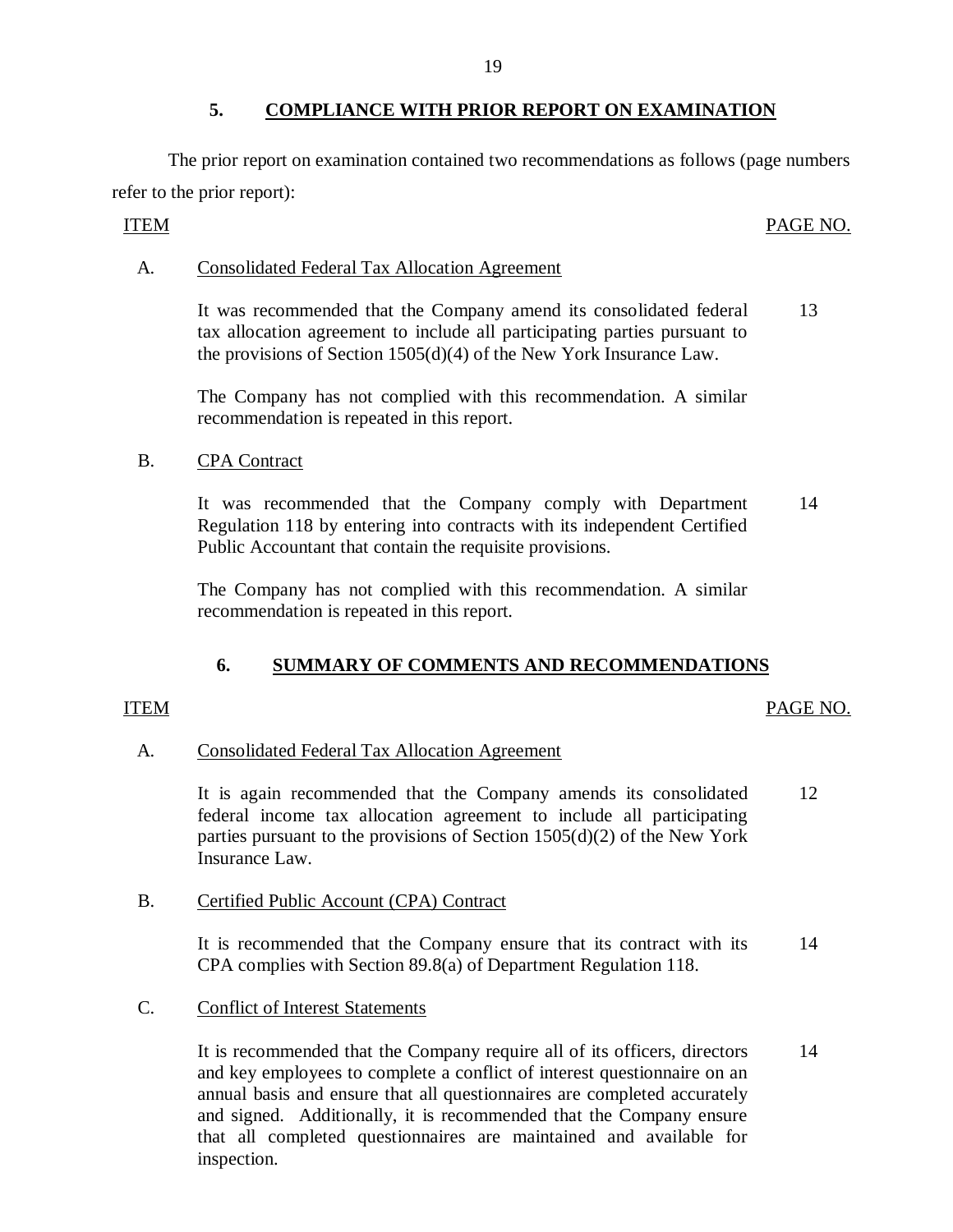Respectfully submitted,

/s/

Moses Egbon, CFE Senior Insurance Examiner

STATE OF NEW YORK ) )ss: COUNTY OF NEW YORK )

MOSES EGBON, being duly sworn, deposes and says that the foregoing report, subscribed by him, is true to the best of his knowledge and belief.

/s/

Moses Egbon

Subscribed and sworn to before me

this  $\qquad \qquad \text{day of } \qquad \qquad .2013.$